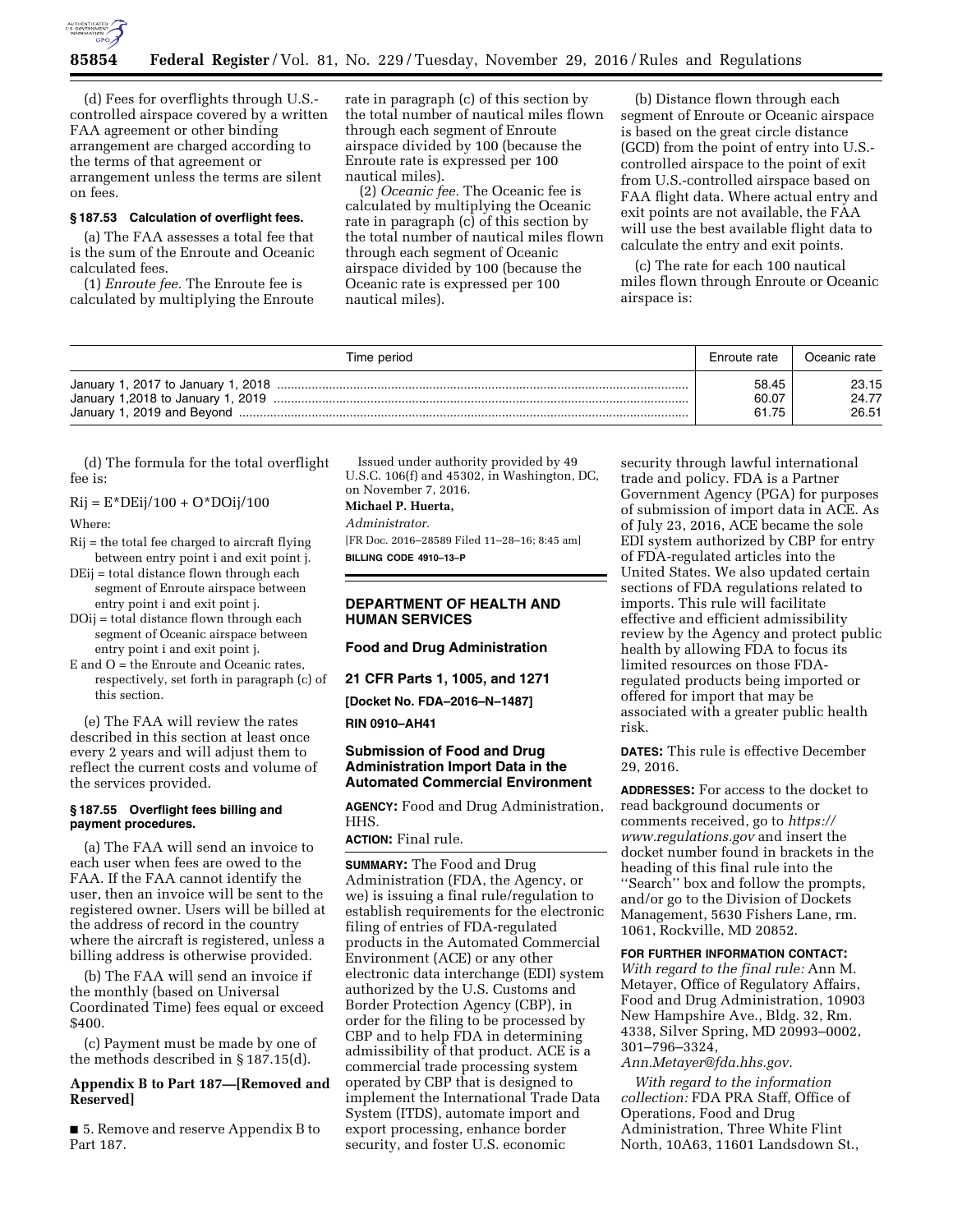North Bethesda, MD 20852, *[PRAStaff@fda.hhs.gov.](mailto:PRAStaff@fda.hhs.gov)* 

## **SUPPLEMENTARY INFORMATION:**

#### **Table of Contents**

- I. Executive Summary
	- A. Purpose of the Final Rule
	- B. Summary of the Major Provisions of the Final Rule
	- C. Legal Authority
	- D. Costs and Benefits
- II. Table of Abbreviations/Commonly Used Acronyms in This Document
- III. Background
- IV. Legal Authority
- V. Comments on the Proposed Rule and FDA Response
	- A. Introduction
	- B. Description of General Comments and FDA Response
	- C. Specific Comments and FDA Response D. Technical Amendments in the Final
	- Rule
- VI. Economic Analysis of Impacts
	- A. Introduction
	- B. Summary of Benefits and Costs of the Final Rule
- VII. Analysis of Environmental Impact
- VIII. Paperwork Reduction Act of 1995
- IX. Federalism

X. Reference

#### **I. Executive Summary**

## *A. Purpose of the Final Rule*

The rule requires that certain data elements material to our import admissibility review be submitted in ACE or any other CBP-authorized EDI system, at the time of entry. This action will facilitate automated ''May Proceed'' determinations by us for low-risk FDAregulated products which, in turn, will allow the Agency to focus our limited resources on products that may be associated with a greater public health risk. We also made technical revisions to certain sections of FDA regulations to make updates and provide clarifications.

## *B. Summary of the Major Provisions of the Final Rule*

This rule adds subpart D to part 1 of 21 CFR chapter I (21 CFR part 1) to require that certain data elements be submitted in ACE or any other CBPauthorized EDI system, at the time of entry in order to facilitate admissibility review by the Agency of FDA-regulated products being imported or offered for import into the United States. Submission of these data elements in ACE will help us to more effectively and efficiently make admissibility determinations for FDA-regulated products by increasing the opportunity for automated review by FDA's Operational and Administrative System for Import Support (OASIS). We also added § 1.81 to the final rule to clarify that FDA may reject an import filing for failure to provide the complete and accurate information required in the rule.

We made technical revisions to certain sections of 21 CFR chapter I to update them. We revised 21 CFR 1.83 and 1005.2 to update the definition of owner or consignee in order to make that definition consistent with Title 19 of the U.S. Code. We also revised § 1.90 to allow FDA to provide notice of sampling directly to an owner or consignee. Additionally, we revised § 1.94 to clarify that written notice can be provided electronically by FDA to owners or consignees of FDA actions to refuse and/or subject certain products to administrative destruction. Under § 1.94, owners or consignees receive notice that FDA intends to take a certain action against an FDA-regulated product that is being imported or offered for import and the owner or consignee will have an opportunity to introduce testimony to the Agency in opposition to such action. We also amended 21 CFR 1271.420 to make clear that, unless otherwise exempt, importers of record of human cells, tissues or cellular or tissue-based products (HCT/Ps) that are

regulated solely under section 361 of the Public Health Service Act (PHS Act) (42 U.S.C. 264) and part 1271 (21 CFR part 1271) would be required to submit the applicable data elements included in this rule in ACE.

The final rule does not include certain aspects of the proposed rule that were opposed by many who submitted comments. For example, the final rule no longer includes FDA Value, FDA Quantity, Entity Contact Information other than for the importer of record, name and address of the ACE filer for tobacco products, and the Investigational New Drug Application Number for device-drug combination products as data elements that must be submitted in ACE at the time of entry. We have also removed, at our own initiative, the Drug Listing Number requirement for those human drugs that are regulated by FDA's Center for Biologics Evaluation and Research (CBER).

## *C. Legal Authority*

The legal authority for this rule includes sections 536, 701, and 801 of the Federal Food, Drug, and Cosmetic Act (FD&C Act) (21 U.S.C. 360mm, 371, and 381, respectively), and sections 351, 361, and 368 of the PHS Act (42 U.S.C. 262, 264, and 271, respectively).

## *D. Costs and Benefits*

The costs of complying with this regulation are between \$27 million and \$69 million per year (using 3 and 7 percent discount rates). The annualized cost savings to the entire industry cannot be fully quantified because of the lack of certain data currently available to the Agency. Partially quantifiable cost savings are estimated to range from \$2.6 million to \$43.4 million (using 3 and 7 percent discount rates).

## **II. Table of Abbreviations and Acronyms Commonly Used in This Document**

| Abbreviation/acronym | What it means                                                                                          |
|----------------------|--------------------------------------------------------------------------------------------------------|
|                      | Automated Commercial Environment or any other CBP-authorized EDI system.                               |
|                      | The person who is authorized to submit an electronic import entry for an FDA-regulated product in ACE. |
|                      | Automated Commercial System--- the predecessor CBP-authorized EDI system to ACE.                       |
|                      | U.S. Food and Drug Administration.                                                                     |
|                      | Customs and Border Protection and Trade Automated Interface Requirements.                              |
|                      | U.S. Customs and Border Protection Agency.                                                             |
|                      | FDA Center for Biologics Evaluation and Research.                                                      |
|                      | FDA Center for Drug Evaluation and Research.                                                           |
|                      | FDA Center for Devices and Radiological Health.                                                        |
|                      | FDA Center for Tobacco Products.                                                                       |
|                      | FDA Center for Veterinary Medicine.                                                                    |
|                      | Electronic Data Interchange.                                                                           |
|                      | U.S. Food and Drug Administration.                                                                     |
|                      | Food and Drug Administration Safety and Innovation Act.                                                |
|                      | Federal Food, Drug, and Cosmetic Act.                                                                  |
|                      | Human cells, tissues, or cellular or tissue-based products.                                            |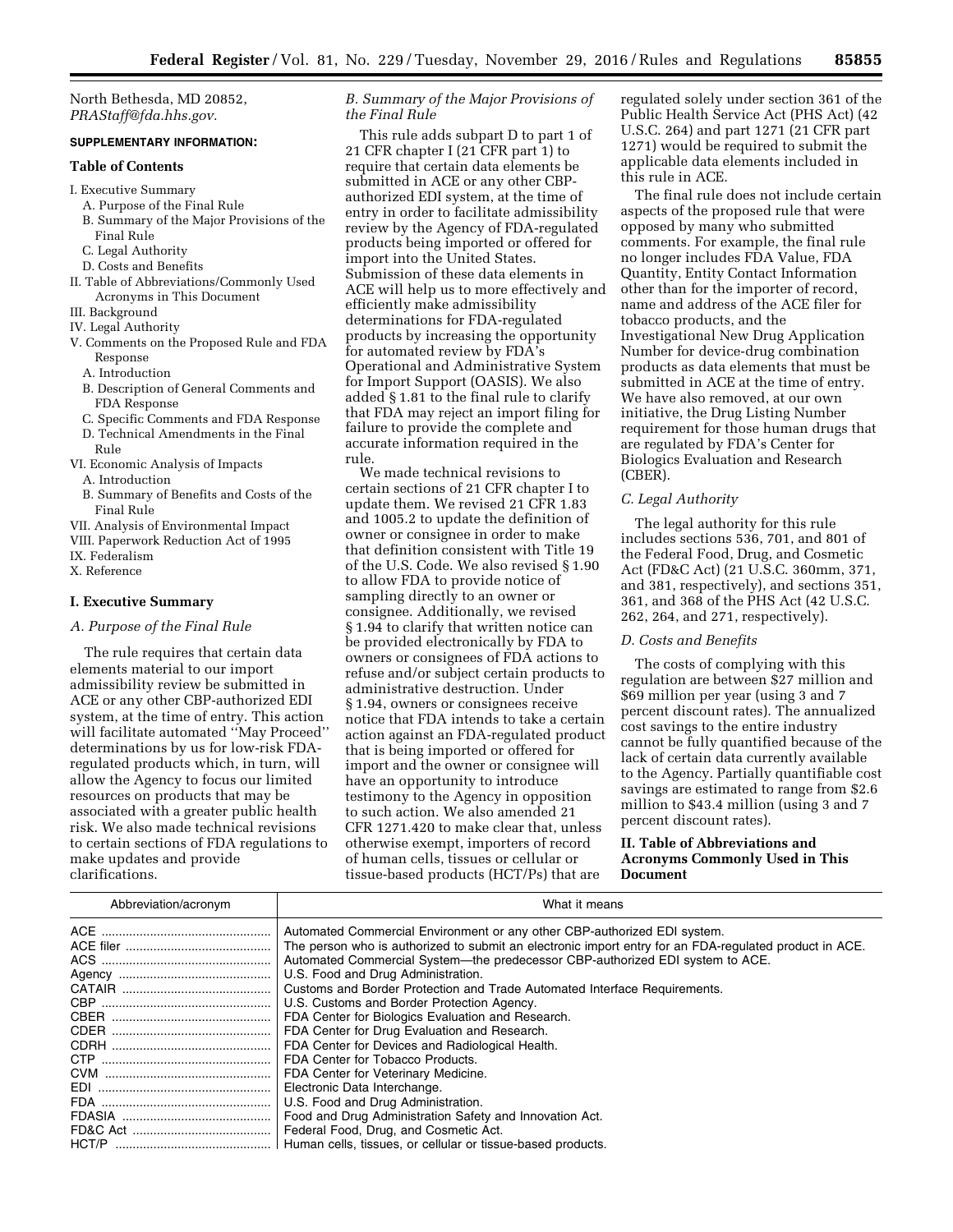| Abbreviation/acronym | What it means                                                                                                                                                          |
|----------------------|------------------------------------------------------------------------------------------------------------------------------------------------------------------------|
|                      | International Trade Data System.<br>FDA's Operational and Administrative System for Import Support.<br>Partner Government Agency in ACE.<br>Public Health Service Act. |

## **III. Background**

In the **Federal Register** of July 1, 2016 (81 FR 43155), FDA proposed a rule to require that certain data elements material to our import admissibility review be submitted in ACE at the time of entry. We also proposed to make technical revisions to certain sections of FDA regulations to make updates and provide clarifications. Interested parties

were given 60 days to submit comments on the proposed rule to the public docket.

We received 13 comment letters on the proposed rule by the close of the comment period, each containing one or more comments on one or more issues. These comments were submitted to the public docket by trade organizations, the trade industry, and the public. The final rule has been revised in response

to comments received on the proposed rule. Our responses are discussed in section V. As discussed earlier in this document, we also decided, on our own initiative, to not include one required data element in the final rule. Additionally, the final rule includes several minor editorial revisions. Substantive changes from the proposed rule to the final rule are summarized in table 1.

# TABLE 1—SUBSTANTIVE CHANGES FROM THE PROPOSED RULE TO THE FINAL RULE

| • Removed definition of "combination product" because Investigational New Drug Application Number (§1.76(h) in the proposed                                                                                                                                        |
|--------------------------------------------------------------------------------------------------------------------------------------------------------------------------------------------------------------------------------------------------------------------|
|                                                                                                                                                                                                                                                                    |
|                                                                                                                                                                                                                                                                    |
|                                                                                                                                                                                                                                                                    |
|                                                                                                                                                                                                                                                                    |
| • Removed Name, telephone, and email address of any one of the persons related to the importation of the product which may in-                                                                                                                                     |
|                                                                                                                                                                                                                                                                    |
|                                                                                                                                                                                                                                                                    |
|                                                                                                                                                                                                                                                                    |
| • Removed requirement to provide Food Canning Establishment Number and the Submission Identifier, and can dimensions or vol-<br>ume for low-acid canned foods and acidified foods imported or offered for import for laboratory analysis only, when such foods     |
|                                                                                                                                                                                                                                                                    |
|                                                                                                                                                                                                                                                                    |
|                                                                                                                                                                                                                                                                    |
|                                                                                                                                                                                                                                                                    |
|                                                                                                                                                                                                                                                                    |
| • Excludes products solely intended for further manufacturing and investigational tobacco products from requirement. Requires sub-<br>mission of a commercial name for any such tobacco product that does not have a specific brand name (§1.79(a) of the proposed |
| • Removed name and address of the ACE filer for any entry that includes an article that is a tobacco product (§1.79(b) of the pro-                                                                                                                                 |
|                                                                                                                                                                                                                                                                    |
| • Clarifies that FDA may reject an entry filing for failure to provide complete and accurate information as required in the final rule;                                                                                                                            |
|                                                                                                                                                                                                                                                                    |

# **IV. Legal Authority**

We have the legal authority under the FD&C Act and the PHS Act to regulate foods, cosmetics, drugs, biological products, medical devices, and tobacco products being imported or offered for import into the United States (sections 701 and 801 of the FD&C Act; section 351 of the PHS Act). We also have the legal authority to regulate the importation of radiation-emitting electronic products (section 536 of the FD&C Act).

Additionally, section 361 of the PHS Act authorizes FDA to make and enforce such regulations as it judges necessary to prevent the introduction, transmission, or spread of communicable diseases from foreign countries into the United States or from State to State. FDA has issued regulations in part 1271 to regulate HCT/Ps. HCT/Ps that do not meet the criteria listed in § 1271.10(a) for them to be regulated solely under section 361 of the PHS Act and the regulations in part 1271 are regulated as drugs, devices,

and/or biological products under the FD&C Act and/or section 351 of the PHS Act and must follow applicable regulations, including the applicable regulations in part 1271. FDA has determined that improving the efficiency of admissibility determinations for HCT/Ps, thus improving the allocation of Agency resources, is necessary to prevent the introduction, transmission, or spread of communicable diseases from foreign countries. We are therefore relying on the authority of section 361 of the PHS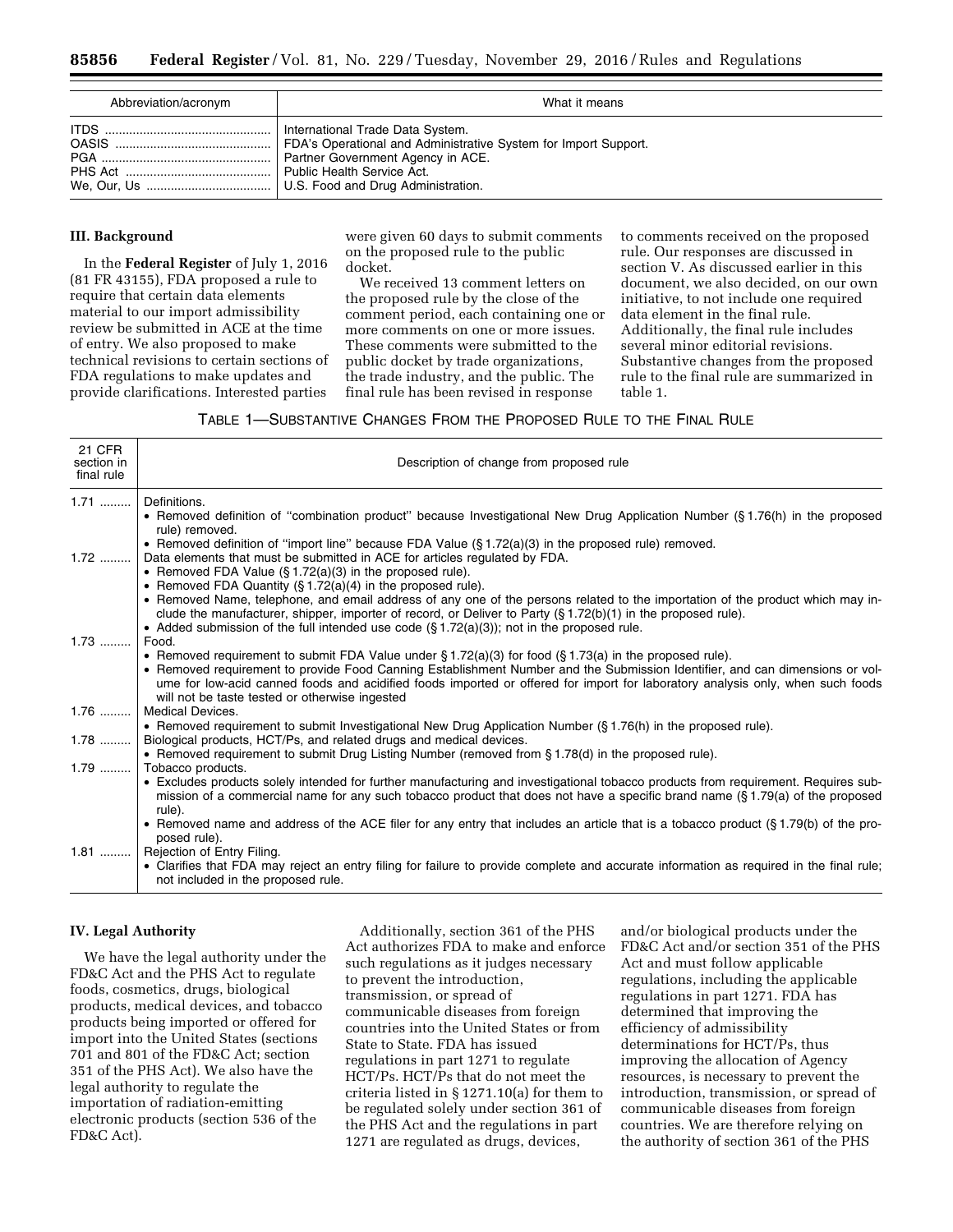Act in the amendments to § 1271.420. Authority for enforcement of section 361 of the PHS Act is provided by section 368 of the PHS Act.

We are also issuing this rule under authority granted to FDA by section 801(r) of the FD&C Act, added by section 713 of the Food and Drug Administration Safety and Innovation Act (Pub. L. 112–144) (FDASIA). Title VII of FDASIA provides FDA with important new authorities to help the Agency better protect the integrity of the drug supply chain. Section 801(r) of the FD&C Act authorizes FDA to require, as a condition of granting admission to a drug imported or offered for import into the United States, that the importer of record electronically submit information demonstrating that the drug complies with the applicable requirements of the FD&C Act. This information may include:

• Information demonstrating the regulatory status of the drug, such as the new drug application, the abbreviated new drug application, investigational new drug, or drug master file number;

• facility information, such as proof of registration and the unique facility identifier; and

• any other information deemed necessary and appropriate by FDA to assess compliance of the article being offered for import.

Section 701(a) of the FD&C Act authorizes the Agency to issue regulations for the efficient enforcement of the FD&C Act, while section 701(b) of the FD&C Act authorizes FDA and the Department of the Treasury to jointly prescribe regulations for the efficient enforcement of section 801 of the FD&C Act. This rule is being jointly prescribed by FDA and the Department of the Treasury, with the exception of the provisions of the rule related to the importation of HCT/Ps which are regulated solely under section 361 of the PHS Act and part 1271 and the importation of radiation-emitting electronic products which are regulated under section 536 of the FD&C Act; neither of these provisions will be issued for the efficient enforcement of section 801 of the FD&C Act.

# **V. Comments on the Proposed Rule and FDA Response**

#### *A. Introduction*

Sections V.B and V.C contain summaries of the relevant portions of the responsive comments and the Agency's responses to those comments. We have numbered each comment to help distinguish between different comments. We have grouped similar comments together under the same

number, and, in some cases, we have separated different issues discussed in the same comment and designated them as distinct comments for purposes of our responses. The number assigned to each comment or comment topic is purely for organizational purposes and does not signify the comment's value or importance or the order in which comments were received.

The Agency also received a number of comments that were not responsive to the content of the proposed rule and therefore were not considered in its final development.

## *B. Description of General Comments and FDA Response*

A number of comments made general remarks supporting or opposing the proposed rule without focusing on a particular proposed provision. In the following paragraphs, we discuss and respond to such general comments.

(Comment 1) We received a comment expressing concern that several of the data elements in the proposed rule appear to require information that is already being provided in ACE pursuant to CBP requirements. We also received comments that many of the required data elements represent information that is already available to the Agency.

(Response 1) FDA acknowledges that some of the required data elements in this rule may appear similar to CBP data requirements in ACE. The rule, however, only contains those data elements that provide additional information that is material to FDA's initial admissibility review of an FDAregulated article that is being imported or offered for import. Where information is already being collected by CBP and is acceptable for FDA admissibility review purposes, we did not include those data elements in the rule. For example, CBP collected FDA manufacturer and shipper, and ultimate consignee information in the Automated Commercial System (ACS), the predecessor CBP-authorized EDI system to ACE, to assist FDA in admissibility review of FDA-regulated products. We determined that the information CBP collects in ACE for manufacturer and shipper and Deliver to Party is sufficient for our purposes so we did not include those data elements in this rule.

We acknowledge that FDA may have access to some of the information which is required by the rule to be submitted by ACE filers at the time of entry. However, ACE filers and importers are in a better position to know the identity and characteristics of the particular article being imported or offered for import. For example, the importer should be aware of what Drug Listing

Number is applicable to a particular drug article, what the applicable Food Canning Establishment Registration (FCE) number, Submission Identifier (SID), or can dimensions or volume are applicable to a particular low-acid canned food, or what the brand name is of a particular tobacco product.

In addition, submission of the required data elements in the final rule will assist FDA in expediting the initial screening and further review of an entry, and can significantly increase the likelihood that an entry line will receive an automated ''May Proceed.'' Historically, when these data fields are inaccurate or incomplete, these entries must be manually reviewed for an admissibility determination by FDA. Entries are delayed, sometimes significantly, while an FDA-reviewer either searches for that information in our data systems or requests followup documentation from the importer of record. An automated review to determine whether an article ''May Proceed'' is much faster and less resource intensive for both FDA and the importer.

(Comment 2) Several commenters requested that FDA make some or all of the required data elements in the proposed rule optional or, in the alternative, allow ACE filers to submit ''UNK'' representing ''unknown'' in ACE for those data elements. These commenters stated that the data elements are not always known or available to the ACE filer at the time entry is electronically filed in ACE. They expressed concern that CBP would not process the entry filing in ACE if all the required data elements are not submitted at time of entry. But, if the data is optional or if ''UNK'' is allowed to be submitted for a required data element, they asserted, CBP would process the entry and transmit the entry data to FDA's OASIS system. These commenters recognized that an FDA ''May Proceed'' would not issue until the missing data was provided by the ACE filer but that CBP may issue a delivery authorization to allow the goods to move from the port to the importer's premises in the interim. This would, they believe, avoid a backlog of cargo at the port and the cost of storage and demurrage as an ACE filer waited to receive the information from the importer.

(Response 2) As discussed in Response 6 in this document, we are requiring submission of intended use codes in ACE in the final rule but are allowing ACE filers to submit ''UNK'' as the intended use code in ACE at the time of entry. We decline, however, to accept ''UNK'' for any other required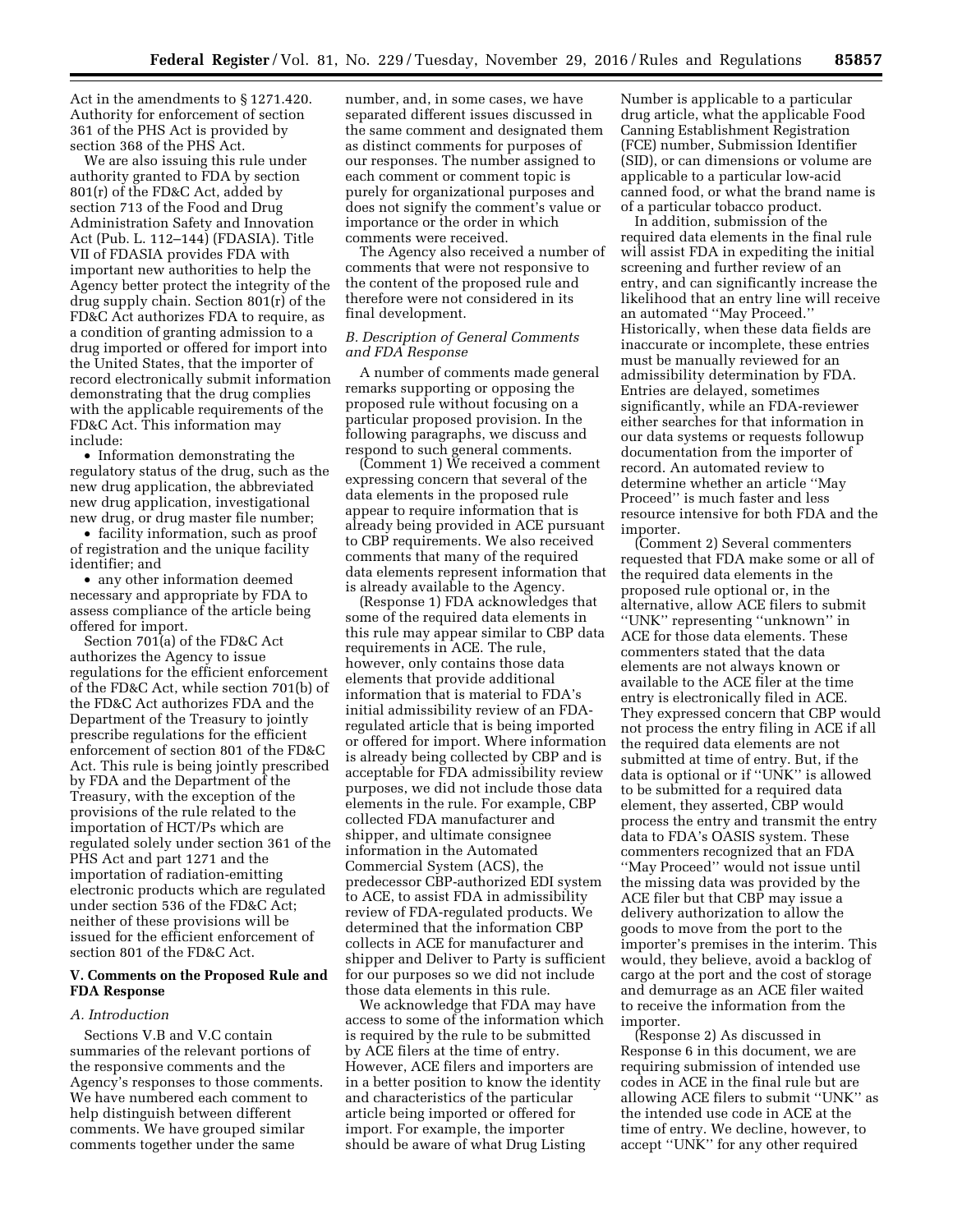data element in the final rule. As stated in the proposed rule, the number of import lines that include FDA-regulated articles continues to grow steadily every year and this is posing challenges to the Agency in enforcing sections 536 and 801 of the FD&C Act and sections 351, 361, and 368 of the PHS Act. The number of import lines in 2015 that included an FDA-regulated article exceeded 35 million. In ACS, where submission of data elements was optional, the number of submissions varied depending on commodity. As stated previously in this document, where certain data was missing or inaccurate, entries had to be manually reviewed for an admissibility determination by FDA and entries were sometimes significantly delayed. In the final rule, we are requiring only certain data elements that we have determined to be material to our import admissibility review be submitted in ACE at the time of entry. The purpose of the rule is to facilitate automated ''May Proceed'' determinations by us for low-risk FDA-regulated products which, in turn, will allow the Agency to focus our limited resources on products that may be associated with a greater public health risk. An automated review to determine whether an article ''May Proceed'' is much faster and less resource intensive for FDA and the importer than a manual review. As expected, we have seen a decrease in the FDA processing time for both automated and manual ''May Proceed'' determinations since ACE became the sole CBP-authorized EDI system in July 2016. The average time for the OASIS system to process an import entry submitted in ACS from August 27 to October 22, 2015, and issue an automated ''May Proceed'' determination was approximately 7.1 minutes which has been reduced to approximately 2 minutes in ACE from August 27 to October 22, 2016. The average time for an FDA-reviewer to manually review and issue a ''May Proceed'' determination in ACS from August 27 to October 22, 2015, was about 28 hours and that has been reduced to under 2 hours in ACE from August 27 to October 22, 2016. As a result of a more streamlined import process, the rule is expected to lead to a more effective use of FDA and importer resources, and more efficient enforcement of the FD&C Act and the PHS Act for imported products.

In addition, we expect that, after the initial adjustment phase, submission of the data elements required by the rule will become incorporated into the business practices of importers and

customs brokers. Persons wishing to import FDA-regulated products into the United States are required to file the entry documentation or data required by CBP and FDA at the time of entry in ACE in order to secure the release of an FDA-regulated article from CBP custody (19 CFR 142.3). Entry and entry summary documentation that is filed electronically in ACE must be certified by the importer of record or his/her duly authorized customs broker as being true and correct to the best of his/her knowledge. A certified electronic transmission is binding in the same manner and to the same extent as a signed document (19 CFR 141.61(a)(2)).

Approximately 98 percent of importers use customs brokers to file their entries containing FDA-regulated products subject to the final rule. Customs brokers are required to exercise due diligence in preparing or assisting in the preparation of records for import entries (19 CFR 111.29). We expect that importers and customs brokers will adapt their business practices to provide the required data elements in ACE at the time of entry in order to secure the release of an FDA-regulated article from CBP custody and submission of these data elements will become routine.

(Comment 3) Some commenters requested that we use the term ''transmission of data elements in ACE'' instead of ''submission of data elements in ACE'' by ACE filers suggesting that FDA distinguish between the importer (as the provider of information) and the customs broker/filer (as the transmitter of the information provided by the importer). One comment suggested that we adopt the distinction between ''submitter'' and ''transmitter'' that appears in the Prior Notice of Imported Food regulation (21 CFR part 1, subpart I).

(Response 3) We decline to make that change. ''Submission'' is the term used in CBP regulations to characterize the electronic submission to ACE of the entry summary documentation or data for preliminary review or of entry documentation or data for other purposes (19 CFR 141.0a(c)). Further, as stated previously, approximately 98 percent of importers use customs brokers to file their entries containing FDA-regulated products subject to the rule; the other 2 percent file these entries themselves. The obligations of customs brokers extend beyond the mere electronic transmission of data received for transmission to CBP (see definition of ''customs business'' in 19 CFR 111.1).

It should also be noted that this rule does not address or impact the current import entry review process for food

articles requiring prior notice which has been operationally transitioned from ACS to ACE. The prior notice information required under § 1.281 is currently submitted in ACE or the FDA Prior Notice System Interface (PNSI) before the arrival of a food article in the United States. The different roles of transmitter and submitter for prior notice are tied to the existence of two systems for filing prior notice and the particular roles of filers in that process. We do not see a benefit in applying those concepts to the process of filing entry for FDA-regulated products that are not subject to prior notice.

(Comment 4) Some commenters expressed doubts that submission of additional data in ACE for FDAregulated products will result in increased efficiencies in FDA admissibility review particularly an increase in automated ''May Proceed'' determinations by the Agency.

(Response 4) Although we do not at this time have statistics on the numbers of automated ''May Proceed'' determinations that will result from implementation of the rule, we have already seen a substantial decrease in average FDA processing times for both automated and manual ''May Proceed'' determinations since ACE became the sole CBP-authorized EDI system in July 2016. As we and the trade industry continue to adjust to the new system and various technological issues with ACE that have arisen during the transition to ACE are addressed, we expect these processing times to continue to improve.

## **C. Specific Comments and FDA Response**

For some of the proposed data elements and other requirements, FDA either did not receive comments or the comments were generally supportive. Unless otherwise noted, FDA has kept these requirements in the final rule for the reasons given in the proposal.

1. Approval or Clearance Status of FDA-Regulated Medical Products

In the Notice of Proposed Rulemaking, we invited comments on the advantages, disadvantages, and feasibility of requiring the submission of data elements related to the approval or clearance status of FDA-regulated medical products. We proposed to require the submission at the time of entry of application numbers for those articles that are the subject of such applications. In particular, we invited comment on whether the submission of these data elements would help us achieve our goals of facilitating admissibility review and focusing our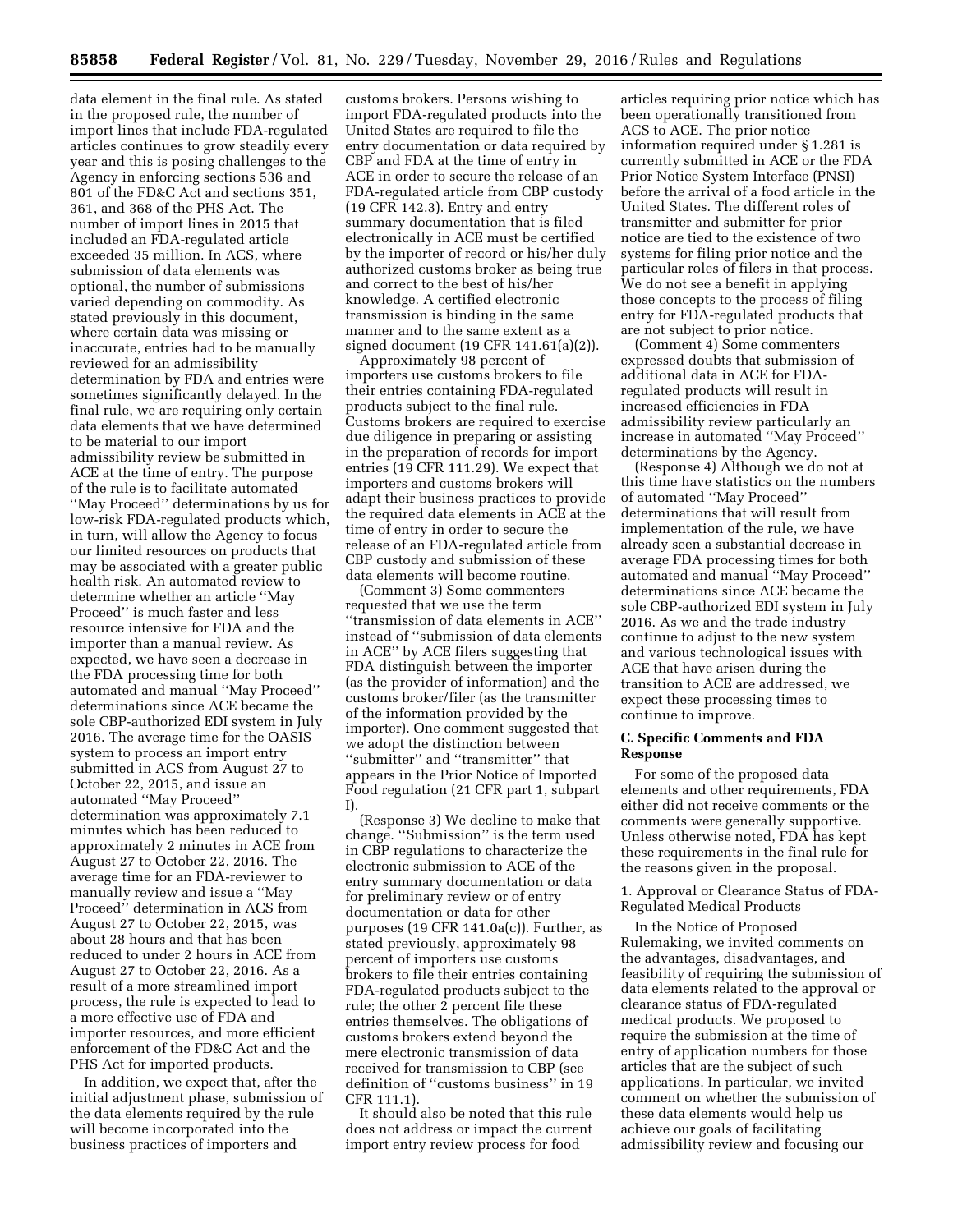resources on those products that may be associated with a serious public health risk to consumers.

We received several comments supportive of our position and none of the comments suggested revising the provisions in the proposed rule related to the submission of application numbers. We are finalizing those provisions without change.

#### 2. Active Pharmaceutical Ingredient Data Elements

We also invited comments on the advantages, disadvantages, and feasibility of requiring what are now optional active pharmaceutical ingredient (API) data elements for finished human and animal drugs contained in the PGA Message Set (*e.g.,*  name of the API, the amount and unit of measure of the API, and the name of the manufacturer of the API in the finished drug) to be submitted in ACE at the time of entry.

(Comment 5) Several comments asserted that requiring submission of these API data elements in ACE at the time of filing entry would create a significant burden on industry. These commenters urged FDA to leave the API data elements as optional submissions in ACE, so that an ACE filer could choose to transmit the information if available at time of entry. The comments noted that by keeping the API data elements optional, CBP would be able to process the entry for a drug product, even if the API information were not transmitted in ACE at the time of entry. If, however, FDA determines further evaluation is necessary, FDA could then request API information during our review of the entry for admissibility.

(Response 5) In response to these comments, we have decided to keep the API data elements as optional submissions in ACE at the time of entry. Although these data elements will remain optional, FDA strongly encourages ACE filers to submit the API data elements at the time of entry to facilitate FDA's admissibility review. These API data elements provide us with information that may be material to our admissibility review for drug products. For example, submission of these API data elements would help FDA assess whether a finished dosage form drug that is being imported or offered for import appears to be adulterated and may be subject to refusal of admission under section 801(a) of the FD&C Act. If an API has not been manufactured in compliance with Current Good Manufacturing Practices (CGMP), it is deemed adulterated within the meaning of

section 501(a)(2)(B) of the FD&C Act because the methods used in, or the facilities or controls used for, the drug's manufacture, processing, packing or holding did not conform to, or were not operated or administered in conformity with, CGMP requirements. A finished dosage form drug is deemed adulterated if it contains an API that is adulterated. Drugs that appear to be adulterated are subject to detention and refusal under section 801(a) of the FD&C Act. FDA has placed a number of foreign API suppliers on Import Alert 66–40, which may subject their APIs to detention without physical examination, because the firms have not met CGMPs. As a consequence, FDA has refused admission of drug products that have been manufactured using APIs on Import Alert 66–40, under section  $801(a)(3)$  of the FD&C Act.

In addition, if a foreign-manufactured API was used in a drug product that is the subject of an approved application under section 505 or 512 of the FD&C Act (21 U.S.C. 355 or 360b), the API manufacturer must be an acceptable source listed in the approved NDA or ANDA for human drugs (*see, e.g.,* 21 CFR 314.50(d)(1)(i)) or in the approved NADA or ANADA for animal drugs (*see, e.g.,* 21 CFR 514.1(b)(5)(i)). Submitting the API data elements in ACE for a drug product that is the subject of an approved application would facilitate FDA's assessment of whether the finished dosage form drug complies with section 505 or 512.

If ACE filers submit the optional API data elements in ACE, it likely will increase the likelihood that the import entry will receive an automated ''May Proceed'' determination from the Agency. If the API data elements are not submitted in ACE, the entry may receive a manual review and the FDA reviewer may request that the importer provide API information for the finished dosage product.

#### 3. Intended Use Code and Disclaimer

FDA invited comments on the advantages, disadvantages, and feasibility of the Agency requiring the submission of the following data elements in ACE at the time of entry: (1) An intended use code for the FDAregulated article being imported or offered for import and (2) a disclaimer indicating that that the article is not currently regulated by FDA or that FDA does not currently have any requirements for submission of data for importation of that article per Agency guidance.

a. *Intended use code.* We received several comments supporting inclusion of intended use codes in the final rule.

Historically, FDA derived intended use information for the purposes of FDA's admissibility review from the free text information submitted in the CBPrequired product description field in ACS. Intended use codes were developed for ACE in the PGA message set to provide a consistent, systematic approach to collection of certain intended use information about articles that are being imported or offered for import into the United States. These codes standardize the data input for computer processing in ACE. If FDA needs a particular intended use code (IUC) for the ACE system to identify what FDA data elements are needed for a particular FDA-regulated product, the proposed IUC is submitted to CBP for inclusion in Appendix R to the Customs and Border Protection and Trade Automated Interface Requirements (CATAIR).

We added § 1.72(a)(3) to the final rule to require that a full IUC be submitted in ACE at the time of entry for each FDA-regulated article that is being imported or offered for import into the United States. Appendix R defines a full IUC as consisting of a base code that designates the general use intended for the article and a subcode, if applicable, that designates the specific use intended for the article.

(Comment 6) One commenter supported mandatory intended use codes and several commenters requested that IUCs be optional data submissions at the time of entry in ACE or, in the alternative, that FDA continue to allow ACE filers to submit ''UNK'' as the IUC in ACE at the time of entry. These commenters assert that the intended use of an article is often not known at the time of entry and that if FDA needs this information, it can be provided at a later date.

(Response 6) Because IUCs are such an integral part of the ACE system regarding the identification of those required data elements in the rule applicable to a particular article that must be submitted in ACE at the time of entry, we decline to make IUCs optional. After considering the comments, we have decided, however, to continue to allow submission of the intended use code ''UNK'' for FDAregulated articles. ''UNK'' is currently listed as an IUC in Appendix R of the CATAIR. Operationally, submission of ''UNK'' will not trigger the ACE system to identify all of the FDA data elements that are required to be submitted for a particular FDA-regulated article whereas submission of the specific IUC applicable to that article will trigger the ACE system to identify the required data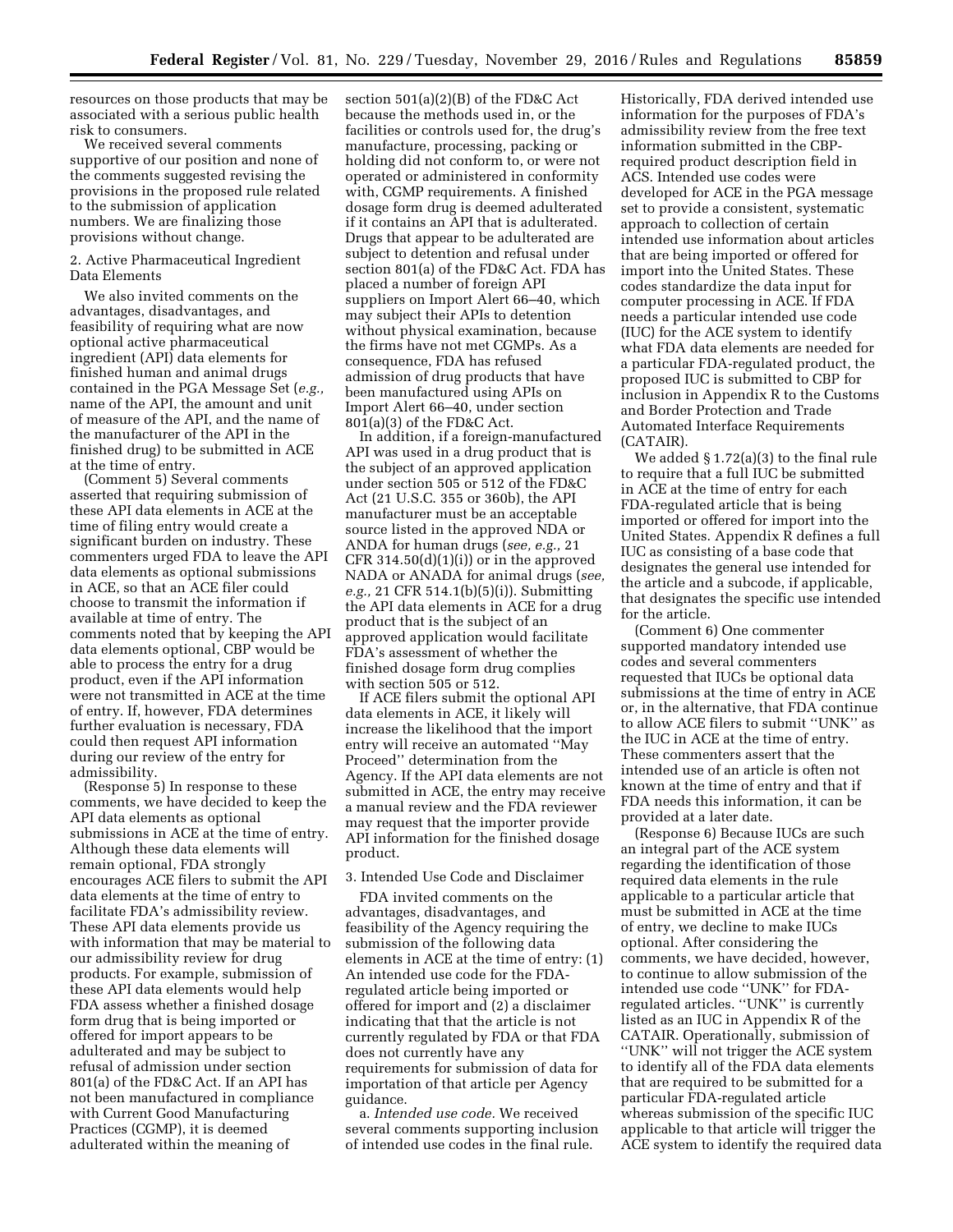fields and reject the filing if the required data is not submitted.

If ''UNK'' is submitted as the IUC for the article, the ACE filer is still responsible for submitting the other required data elements in this rule that are applicable to that article, in ACE at the time of entry. If those other data elements are not submitted in ACE at the time of entry, the entry may be transmitted by ACE to OASIS for FDA's admissibility review but FDA may decide to not perform an admissibility review until those data elements have been submitted. We have added § 1.81 to the final rule to make clear that FDA may reject any entry filing that does not contain the complete and accurate information required by the rule without performing an admissibility review. If FDA rejects an entry filing under § 1.81, the ACE filer will need to withdraw the entry in ACE and resubmit the entry with the complete and accurate information required under the rule in order to have FDA perform an admissibility review of that entry. ACE filers also need to be aware that submitting ''UNK'' as the intended use code will, in most cases, subject the entry to a manual review for admissibility provided the entry filing is not rejected by FDA.

b. *Disclaimer.* By submitting a disclaimer in ACE at the time of entry, an ACE filer indicates that the article being imported or offered for import is not currently regulated by FDA or that FDA does not currently have any requirements for submission of data for importation of that article per Agency guidance.

(Comment 7) Several commenters expressed the opinion that the current disclaimer procedures in ACE should not be changed.

(Response 7) After consideration of the comments received, we have decided not to include FDA-required disclaimer data elements in the final rule. ACE filers can continue to submit disclaimers in ACE at the time of entry following current procedures.

4. General Data Elements for FDA-Regulated Commodities

a. *FDA country of production.* The FDA Country of Production identifies the country where an FDA-regulated article last underwent any manufacturing or processing but only if such manufacturing or processing was of more than a minor, negligible, or insignificant nature. This differs from the CBP country of origin which uses a substantial transformation test. When an article has undergone a ''substantial transformation'' in a different country, CBP requires that the country of origin

be changed to the country where the substantial transformation has taken place. Substantial transformation occurs in the country where the article acquired the name, character or intended use that matches the article identified in the entry.

CBP collected FDA Country of Production in ACS to assist FDA in making admissibility decisions for FDAregulated products.

(Comment 8) Some commenters requested additional guidance on what FDA considers to be manufacturing or processing of more than a minor, negligible, or insignificant nature. One commenter suggested that FDA consider issuing a ''positive'' list of manufacturing activities or processes that definitively impart ''FDA Country of Production'' status or alternatively issue a list of manufacturing or processing activities that are considered by the Agency to be minor, negligible or insignificant.

(Response 8) Whether the manufacturing or processing of a particular FDA-regulated article is of more than a minor, negligible or insignificant nature is dependent on the facts of each particular case which include the specific manufacturing or processing activities involved as well as the type of commodity that is being affected by those activities. We have provided below some examples to illustrate activities FDA would consider to be more than minor, negligible, or insignificant which would impact the FDA Country of Production.

For example:

• If an FDA-regulated article undergoes further manufacturing/ processing at a facility, such as encapsulating a drug, the country where the facility that performed the additional manufacturing/processing is located is considered to be the FDA Country of Production.

• Conversely if an article was not further manufactured/processed by a facility, such as repacking retail packages into a different master carton for shipping, the country where the facility that performed this repacking is located would not be considered to be the FDA Country of Production.

We will also consider the issuance of additional guidance in the future as resources allow.

(Comment 9) One comment requested clarification regarding the application of FDA Country of Production to Foreign Trade Zone (FTZ) operations. The Commenter suggested revising the FDA Country of Production data element by adding this sentence: ''For articles imported from foreign-trade zones, if the article has undergone manufacturing in

the foreign-trade zone, the FDA Country of Production is the United States for FDA import purposes.''

(Response 9) FDA recognizes that the FDA Country of Production will be the United States if more than minimal, negligible, or insignificant manufacture or processing occurs in an FTZ but we decline to make the suggested revision because it is unnecessary.

b. *The complete FDA product code.*  CBP also collected the Complete FDA Product Code in ACS to assist FDA in making admissibility decisions for FDAregulated products.

(Comment 10) Some commenters supported the requirement for submission of the Complete FDA Product Code but requested clarification regarding the requirement that the code '' . . . must agree with the invoice description of the product. '' They expressed concern that ''agreement'' could be interpreted in various ways by both FDA-reviewers and industry resulting in unintended and unnecessary detentions or delays for completion of admissibility determinations. For example, ''agreement'' with the invoice description could be understood as requiring a partial or complete verbatim match between the invoice description and the product code.

(Response 10) FDA does not intend for the invoice description and the Complete FDA Product Code to be identical. In order to clarify this requirement, we have revised the language in the rule to require that the Complete FDA Product Code be ''consistent'' with the invoice description.

c. *FDA value.* We proposed to require that the total value of an entry as required by CBP or the total value of the article(s) in each import line be submitted at the time of entry in ACE and invited comments on the advantages, disadvantages, and feasibility of allowing the ACE filer to submit the total value of the entry or the total value apportioned to the article(s) in each import line. In particular, we invited comment on whether the submission by an ACE filer of the value apportioned to the article(s) in an import line in ACE at the time of entry would help us achieve our goals of facilitating admissibility review and focusing our resources on those products that may be associated with a serious public health risk to consumers.

(Comment 11) We received several comments that expressed confusion over the products that would be subject to the proposed FDA Value requirement, as well as the ''value'' that was required to be submitted in ACE for an entry that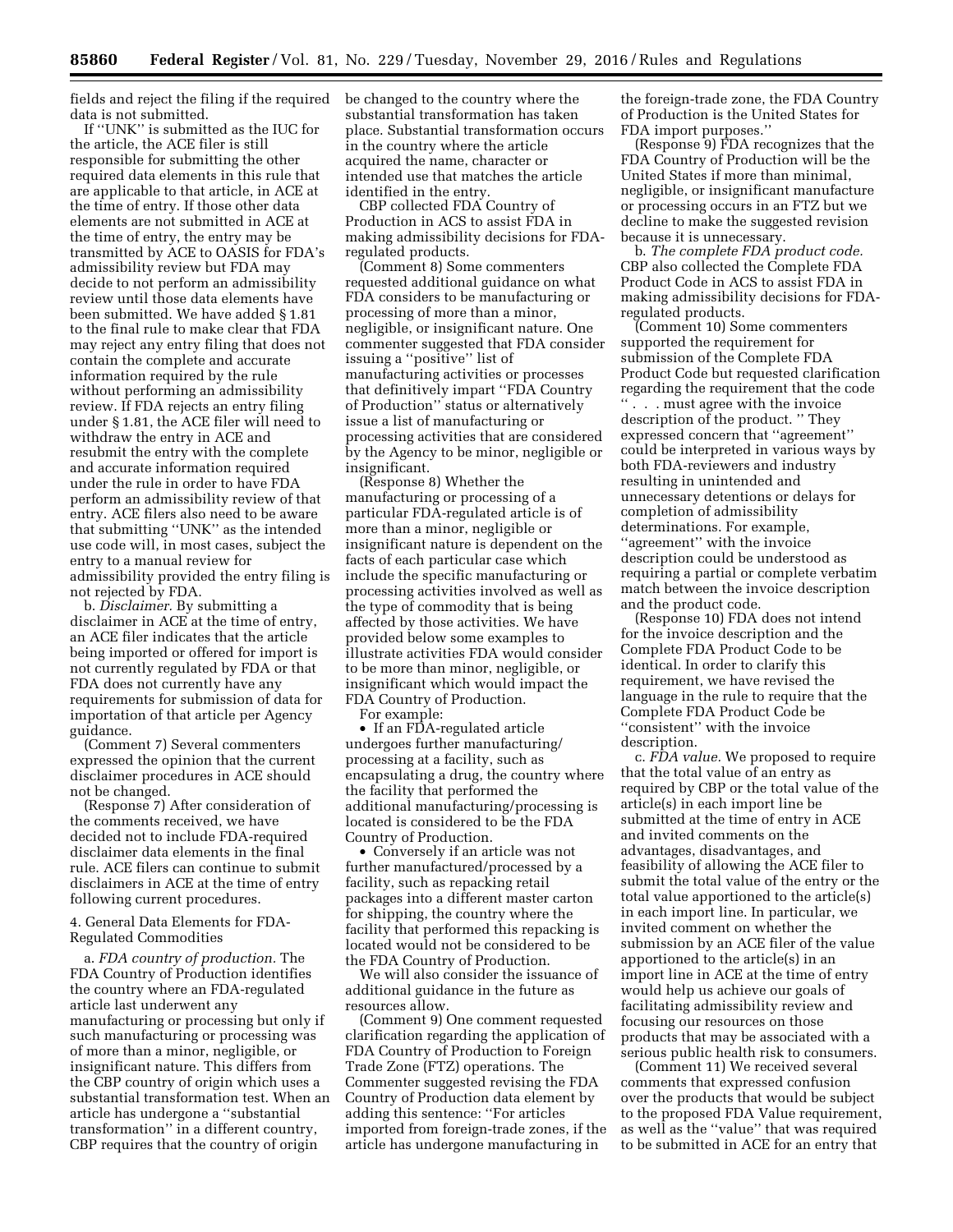includes an FDA-regulated article. The commenters suggested that the Agency accept the total value of an entry required by CBP without the need to break-out the value of each import line. Pro-rating the value to each import line, they assert, can be a cumbersome, time intensive process with no practical value to FDA for typical entries containing FDA-regulated products which may have many separate lines.

(Response 11) FDA will accept the total value of an entry required by CBP and, therefore, we have decided not to finalize § 1.72(a)(3) in the proposed rule. ACE filers, however, will continue to have the option to submit the total value of the article(s) in each import line.

d. *FDA quantity.* FDA proposed to require submission of the quantity of the FDA-regulated article(s) in each import line at the time of entry in ACE. FDA Quantity would include the quantity of each layer/level of packaging of the article(s), the unit of measure which is the description of each type of package, and the volume and/or weight of each of the smallest of the packaging units. The quantity would be required to be submitted in decreasing size of packing unit (starting with the outermost/largest package to the innermost/smallest package). We invited comments on the advantages, disadvantages, and feasibility of requiring an ACE filer to submit the FDA quantity of the article(s) in each import line in ACE at the time of entry. In particular, we invited comment on whether the submission by an ACE filer of the FDA quantity of the article(s) in an import line would help us achieve our goals of facilitating admissibility review and focusing our resources on those products that may be associated with a serious public health risk to consumers.

(Comment 12) We received several comments that this level of detail for quantity as an ''across-the-board'' data requirement would entail significant data input on the part of ACE filers and would not enhance admissibility review by FDA.

(Response 12) In response to the comments we received we have decided not to finalize § 1.72(a)(4) of the proposed rule which would have required FDA Quantity to be submitted in ACE at the time of entry. ACE filers, however, will still have the option of submitting this information.

e. *Entity contact information.* In the proposed rule, we proposed to require that the name, telephone, and email address of any one of the persons related to the importation of the article(s) in the entry, which may include the manufacturer, shipper, importer of record, or Deliver to Party, be submitted in ACE at the time of entry. We invited comments on the advantages, disadvantages, and feasibility of requiring an ACE filer to submit the name, telephone, and email address of any one of the persons related to the importation of the article(s) in the entry, in ACE at the time of entry. In particular, we invited comment on whether the submission by an ACE filer of this information would help us achieve our goals of facilitating admissibility review and focusing our resources on those products that may be associated with a serious public health risk to consumers.

(Comment 13) We received several comments opposing this provision in the proposed rule. One commenter expressed concern that the proposed entity contact information was unnecessarily duplicative of the contact information the Agency was proposing to require for the importer of record. In addition, the commenter suggested that the email and phone of the importer of record should only be required at the header level, not for each import line.

(Response 13) After review of the comments we have decided to require email address and phone for the importer of record only. The contact information for other parties to the shipment, which may expedite the entry review process, can be provided to the Agency at the option of the ACE filer.

However, FDA does not determine what information is submitted at the header level, CBP makes those determinations. In addition, the burden to input the same data repeatedly on the same entry may be ameliorated through software programming.

## 5. Food

*Low-acid canned food.* We proposed that the Food Canning Establishment (FCE) Number, the Submission Identifier (SID), and the can dimensions or volume (*e.g.,* pouches and bottles) be required submissions in ACE at the time of entry.

(Comment 14) One comment asked us to clarify whether the FCE number, SID, and can dimensions or volume information will be required for LACF products that are imported for research and testing at laboratories, but that are not sold or marketed in the United States and are not intended for consumption in the United States.

(Response 14) We do not believe we will generally need the FCE number, SID, and can dimensions or volume to effectively identify LACF products that are being imported or offered for import for laboratory analysis only, when such foods will not be consumed by humans or animals. Consequently, we have

revised § 1.73(b). Under the final rule, § 1.73(b) provides that for an article of food that is a low-acid canned food, the ACE filer must transmit at the time of filing entry the FCE number, SID, and can dimensions or volume, except that the ACE filer does not need to submit this information if the LACF product is for laboratory analysis only and will not be taste tested or otherwise ingested. Because we also do not believe we will generally need this information to effectively identify acidified food products in similar circumstances, we have made similar revisions to § 1.73(c). Specifically, we have revised § 1.73(c) to provide that for an article of food that is an acidified food, the ACE filer must submit at the time of filing entry the FCE number, SID, and can dimensions or volume, except that the ACE filer does not need to submit this information if the acidified food product is for laboratory analysis only and will not be taste tested or otherwise ingested. We consider LACF and acidified food products to be for laboratory analysis only and not taste tested or otherwise ingested only if the entire article will be used completely in the laboratory analysis, destroyed by the laboratory analysis, or destroyed following a reasonable retention period after the laboratory analysis. No portions of the article can be taste tested or otherwise consumed by humans or animals. Consequently, if an LACF or acidified food product being imported or offered for import will be used for product promotional tasting or other types of research in which the food will be ingested, ACE filers are required to submit the FCE number, SID, and can dimensions or volume information in ACE at the time of entry. In order to allow ACE filers to identify in ACE any LACF or acidified foods that are for laboratory analysis which do not require submission of the FCE number, SID, and can dimension or volume, we intend to create an FDA product code that can be used to identify such foods. When ACE filers use this product code, they will not be required to submit the FCE number, SID, and can dimension or volume information in ACE at the time of entry. ACE filers should be aware that entries submitted in ACE that include this new product code will be subject to manual review for an admissibility determination by FDA.

#### 6. Human Drugs

*Drug registration number.* We proposed to require the submission of the Drug Registration Number in ACE at the time of entry. For purposes of this rule, the Drug Registration Number that would be submitted in ACE is the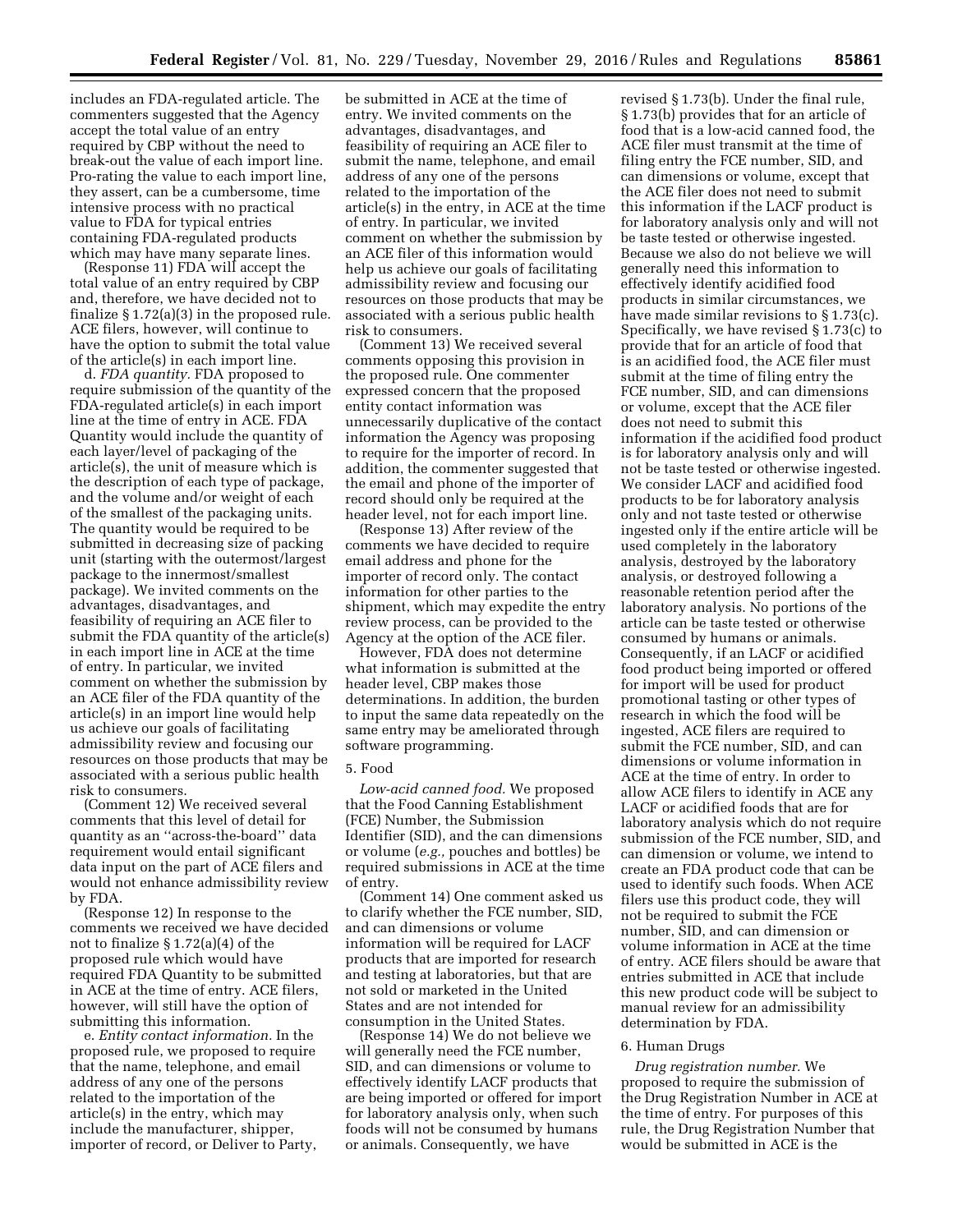unique facility identifier (UFI) of the foreign establishment where the drug was manufactured, prepared, propagated, compounded, or processed before being imported or offered for import into the United States.

(Comment 15) One commenter requested clarification regarding what number was required to be submitted for the Drug Registration Number.

(Response 15) We published a final rule on August 31, 2016, regarding the requirements for Drug Registration and Listing (81 FR 60170). FDA also provides guidance and instruction on establishment registration on our Web site (see, *e.g., [http://www.fda.gov/Drugs/](http://www.fda.gov/Drugs/GuidanceComplianceRegulatoryInformation/DrugRegistrationandListing/ucm078801.htm)  [GuidanceComplianceRegulatory](http://www.fda.gov/Drugs/GuidanceComplianceRegulatoryInformation/DrugRegistrationandListing/ucm078801.htm) [Information/DrugRegistrationand](http://www.fda.gov/Drugs/GuidanceComplianceRegulatoryInformation/DrugRegistrationandListing/ucm078801.htm) [Listing/ucm078801.htm](http://www.fda.gov/Drugs/GuidanceComplianceRegulatoryInformation/DrugRegistrationandListing/ucm078801.htm)*)

#### 7. Animal Drugs

One comment supported inclusion of all of the proposed data elements to be submitted in ACE for importation of animal drugs, noting that all clearly impact admissibility. We are finalizing these provisions without change.

### 8. Medical Devices

a. *Registration and Listing.* We proposed to require that the applicable Registration and Listing Numbers of the Domestic Manufacturer, Foreign Manufacturer, and/or Foreign Exporter for each medical device identified in the entry, be submitted in ACE at the time of entry.

(Comment 16) One commenter stated that if there are different medical device registrants involved in the same entry, for example a foreign manufacturer and a foreign exporter, only one medical device registration and listing number should be required and this would be sufficient for FDA to make an admissibility decision.

(Response 16) As explained in the preamble of the proposed rule, we have determined that the registration numbers of certain parties involved in the importation of a medical device (as well as the device listing number) may be material to our admissibility review. Submission of one party's registration number does not convey the registration information for another party involved in the importation of a medical device. Device foreign exporters can and do vary for medical devices manufactured at a particular firm and thus the information for all parties involved is needed at the time of entry. In addition, the time needed for an FDA reviewer to attempt to ascertain that information from our records or to request that information from the ACE filer or importer during a manual review can result in a lengthy delay in our

admissibility determination. As such, we are not amending this requirement.

b. *Device listing number.* We proposed to require that the Device Listing Number (LST) required under section 510 of the FD&C Act (21 U.S.C. 360) and part 807 (21 CFR part 807) for each medical device identified in the entry, be submitted in ACE at the time of entry. Providing the LST will allow FDA to review important information during our initial admissibility review as the information for each listed medical device, as enumerated in § 807.25(g), includes the proprietary or brand name(s) under which each medical device is marketed and the activities or processes that are conducted on or done to the medical device at each establishment (*e.g.,*  manufacturing, repacking, relabeling, developing specifications, remanufacturing, single-use device reprocessing, contract manufacturing, or contract sterilizing). When the listing process is complete, FDA issues an LST for each medical device associated with a particular registration.

(Comment 17) Some commenters, while recognizing that the LST is a critical component of our admissibility review, felt that the LST should be made publicly available by FDA to ensure that ACE filers have this information to submit in ACE at the time of entry. The commenters asserted that, if LSTs are not publicly available (and thus potentially not readily available to ACE filers), this will cause unnecessary disruptions and additional caged shipments. They suggest that an alternative to making the LST publicly available is to continue to allow ''UNK'' to be submitted for the LST.

(Response 17) We do not agree that FDA should make LSTs publicly available, and decline to make the requested revisions to the requirement to submit the LST (*i.e.,* permit the use of ''UNK'' instead of the LST).

As explained in the preamble to the proposed rule, in the device registration and listing process, FDA issues a registration number to the registrant that is publicly available and an LST for each device associated with the registration. Under section 510(f) of the FD&C Act, device listing information ''shall be exempt from such inspection unless the Secretary finds that such an exemption would be inconsistent with protection of the public health.'' Under § 807.37(b)(2), FDA-assigned LSTs are expressly excluded from public inspection or posting on the FDA Web site. In the **Federal Register**, FDA provided the following brief explanation for that exclusion: ''Listing numbers serve important governmental functions

that may be harmed if they were made public'' (77 FR 45927 at 45930 (Aug. 2, 2012)).

The confidentiality of LSTs serves important public health interests and helps to prevent the importation of substandard, mislabeled, and counterfeit medical devices. Some imports, *e.g.,* counterfeit devices, may not be as safe and effective as devices approved or cleared for the U.S. market, may have been inadequately stored or maintained according to standards applicable outside the United States, or may be labeled or bear inadequate instructions for use in foreign markets. All of these issues can impact patient safety. FDA, therefore, will not be making LSTs publicly available as requested by commenters. Moreover, FDA will not be allowing ''UNK'' to be entered for LST as doing so would also increase the likelihood that counterfeit devices could enter the U.S. market and harm consumers. Although ''UNK'' cannot be used in lieu of an LST, ''UNK'' is an option for the intended use code.

ACE filers and importers in an established transactional or commercial relationship with the registrant will have access to the proprietary LST to submit in ACE at the time of entry.

c. *Investigational devices.* We proposed to require that an ACE filer submit in ACE at the time of entry, in the data field for the investigational device exemption (IDE) number in ACE, for an investigational device that is being imported or offered for import: (1) The IDE number for a medical device granted an exemption under section 520(g) of the FD&C Act (21 U.S.C.  $360j(g)$  or  $(2)$  "NSR" for a medical device to be used in a nonsignificant risk or in an exempt study (§ 1.76(b)).

One comment supportive of this provision in the proposed rule was received and we are finalizing this provision without change.

d. *Impact resistant lens.* We proposed to require for impact resistant lenses in eyeglasses and sunglasses an Affirmation of Compliance with the applicable requirements of § 801.410 (21 CFR 801.410) at the time of entry in ACE. This regulation states that importers may have the tests required by § 801.410(d) conducted in the country of origin but they must make the results of the testing available, upon request, to FDA, as soon as practicable (§ 801.410(g)). The current Affirmation of Compliance Code is ''IRC.''

(Comment 18) Two commenters requested that FDA clarify whether impact-resistant lenses imported for personal use require submission of the IRC Affirmation of Compliance Code at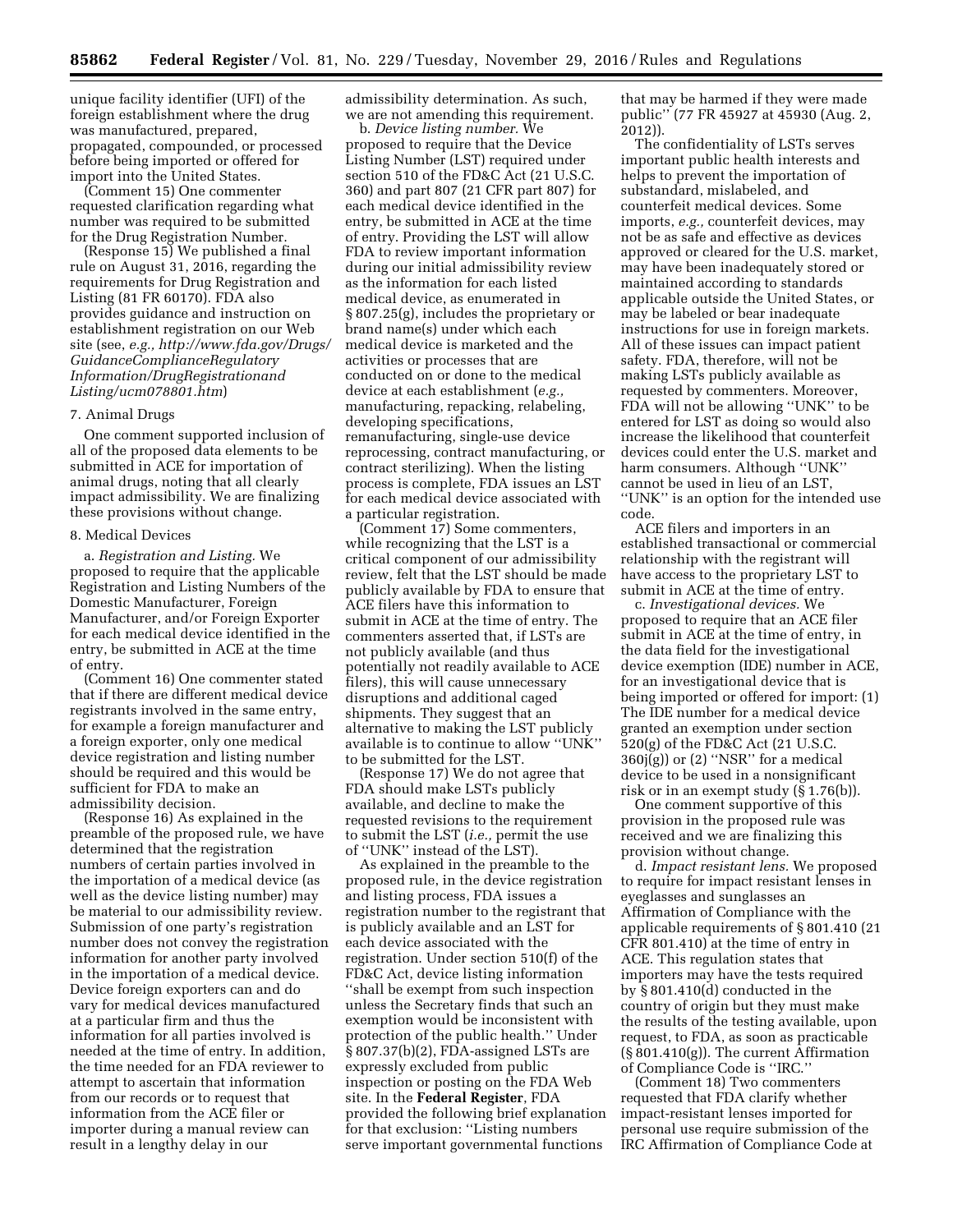the time of entry in ACE and whether an ACE filer must possess or submit the results of the ''drop fall'' test under § 801.410 in order to submit that Affirmation of Compliance when applicable.

(Response 18) For further relevant information on the importation of impact-resistant lenses for personal use, please see FDA's Supplemental Guide to the CATAIR (available at *[https://](https://www.cbp.gov/document/guidance/fda-supplemental-guide-release-16)  [www.cbp.gov/document/guidance/fda](https://www.cbp.gov/document/guidance/fda-supplemental-guide-release-16)[supplemental-guide-release-16](https://www.cbp.gov/document/guidance/fda-supplemental-guide-release-16)*), Chapter 9 of FDA's Regulatory Procedures Manual (available at *[http://](http://www.fda.gov/downloads/ICECI/ComplianceManuals/RegulatoryProceduresManual/UCM074300.pdf)  [www.fda.gov/downloads/ICECI/](http://www.fda.gov/downloads/ICECI/ComplianceManuals/RegulatoryProceduresManual/UCM074300.pdf) [ComplianceManuals/Regulatory](http://www.fda.gov/downloads/ICECI/ComplianceManuals/RegulatoryProceduresManual/UCM074300.pdf) [ProceduresManual/UCM074300.pdf](http://www.fda.gov/downloads/ICECI/ComplianceManuals/RegulatoryProceduresManual/UCM074300.pdf)*), and FDA's Impact-Resistant Lenses: Questions and Answers Guidance (available at *[http://www.fda.gov/](http://www.fda.gov/downloads/MedicalDevices/DeviceRegulationandGuidance/GuidanceDocuments/ucm070755.pdf)  [downloads/MedicalDevices/Device](http://www.fda.gov/downloads/MedicalDevices/DeviceRegulationandGuidance/GuidanceDocuments/ucm070755.pdf) [RegulationandGuidance/Guidance](http://www.fda.gov/downloads/MedicalDevices/DeviceRegulationandGuidance/GuidanceDocuments/ucm070755.pdf) [Documents/ucm070755.pdf](http://www.fda.gov/downloads/MedicalDevices/DeviceRegulationandGuidance/GuidanceDocuments/ucm070755.pdf)*).

As in the past, an ACE filer submitting "IRC" in ACE at the time of entry may rely on a drop-fall test certificate from the manufacturer or from a third party confirming to the ACE filer that the import satisfies the applicable requirements of § 801.410.

e. *Investigational new drug application number.* Proposed § 1.76(h), as explained in section V.C.5.h of the preamble of the Proposed Rule, would require the ACE filer, in the case of a combination product consisting of at least one medical device and one drug intended for human use and subject to an investigational new drug application (IND), to submit in ACE at the time of entry the IND number if FDA has designated the Center for Devices and Radiological Health (CDRH) as the center with primary jurisdiction for the premarket review and regulation of the combination product.

(Comment 19) We received a comment asserting that a combination product consisting of at least one medical device and one investigational new drug where FDAs CDRH has been designated as the center with primary jurisdiction would rightfully be conducted under an IDE rather than an IND. The commenter expressed the opinion that the final rule should distinguish between a combination product approved under an IDE and a combination product approved under an IND.

The commenter also observed that the proposed rule only addressed the importation of stand-alone medical devices not associated with a combination product and not the importation of devices that are included in combination products. Although medical device components of

combination products may be integrated directly with a drug or biologic (21 CFR 3.2(e)(1)) or co-packaged with a drug or biologic (21 CFR 3.2(e)(2)), the commenter stated, the proposed rule did not appear to discuss the importation of medical device components of drug- or biologic-primary mode of action combination products regulated by CDER or CBER and approved for marketing under a new drug application or a biologics license application.

(Response 19) In light of this comment and based on further FDA review, FDA is not finalizing proposed § 1.76(h). FDA believes that the other requirements in §§ 1.74, 1.76, and 1.78 of the final rule, regarding products subject to the various types of applications, including investigational use applications, will suffice for combination products. If warranted, FDA will provide additional information on submitting this information for imported combination products in future guidance or other published materials.

f. *Convenience kit.* We proposed to require that a medical device that is a convenience kit or part of a convenience kit and is a re-import of a medical device manufactured in the United States or is an import of a medical device manufactured outside the United States be identified as such in ACE at the time of entry using the current Affirmation of Compliance Code ''KIT.''

(Comment 20) One commenter was not sure that this data element will aid FDA in making admissibility decisions.

(Response 20) The purpose of the convenience kit data element is to facilitate our admissibility review of medical device products approved or cleared for marketing as a kit by FDA, and to identify convenience kits that include recalled or unapproved medical devices. As explained in the preamble to the proposed rule, convenience kits imported or offered for import have been found at times to contain recalled or unapproved medical devices.

9. Radiation-Emitting Electronic Products

We received no comments regarding this proposed provision, and we are finalizing it without change.

10. Biological Products, HCT/Ps, and Related Drugs and Medical Devices

*HCT/P Registration Number and Affirmation of Compliance.* Human cells, tissues, or cellular or tissue-based products are articles containing or consisting of human cells or tissues intended for implantation, transplantation, infusion or transfer into a human recipient (§ 1271.3(d)). For

HCT/Ps manufactured by establishments required to register under part 1271 and regulated solely under section 361 of the PHS Act and the regulations in part 1271, we proposed to require the submission of that registration number in ACE at the time of entry. The current Affirmation of Compliance Code for the HCT/P Registration Number is ''HRN''.

We also proposed to require for HCT/ Ps regulated solely under section 361 of the PHS Act and the regulations in part 1271 being imported or offered for import that are not otherwise exempt, that an Affirmation of Compliance with all applicable requirements of part 1271 be submitted in ACE at the time of entry. The current Affirmation of Compliance Code for HCT/Ps to affirm compliance with part 1271 is ''HCT''.

(Comment 21) One comment agreed with most of the proposed requirements specific to biological products, HCT/Ps, and related drugs and medical devices, because the data clearly impacts admissibility. However, the comment questioned the need for the submission of HCT/P registration number and Affirmation of Compliance, and expressed a belief that this information is not applicable to admissibility.

(Response 21) We acknowledge and appreciate the supportive comments. We disagree that the HCT/P registration number and Affirmation of Compliance are not applicable to our admissibility review. As noted in the proposed rule, establishments that manufacture HCT/ Ps are required to register and list their HCT/Ps in accordance with part 1271, subpart B, unless they are subject to an exception under 21 CFR 1271.15. When an establishment successfully completes the required registration process, CBER assigns a unique registration number to that firm. FDA established these registration requirements, as well as other requirements in part 1271 (*e.g.,*  donor eligibility and current good tissue practice requirements) to prevent the introduction, transmission, or spread of communicable diseases by HCT/Ps. Requiring submission of the HCT/P registration number and Affirmation of Compliance helps to ensure compliance with the part 1271 requirements and is necessary to prevent the introduction, transmission, or spread of communicable diseases by HCT/Ps. Accordingly, we have finalized these requirements as proposed.

#### 11. Tobacco Products

a. *Brand name.* We proposed to require that the brand name for a tobacco product be submitted in ACE at the time of entry.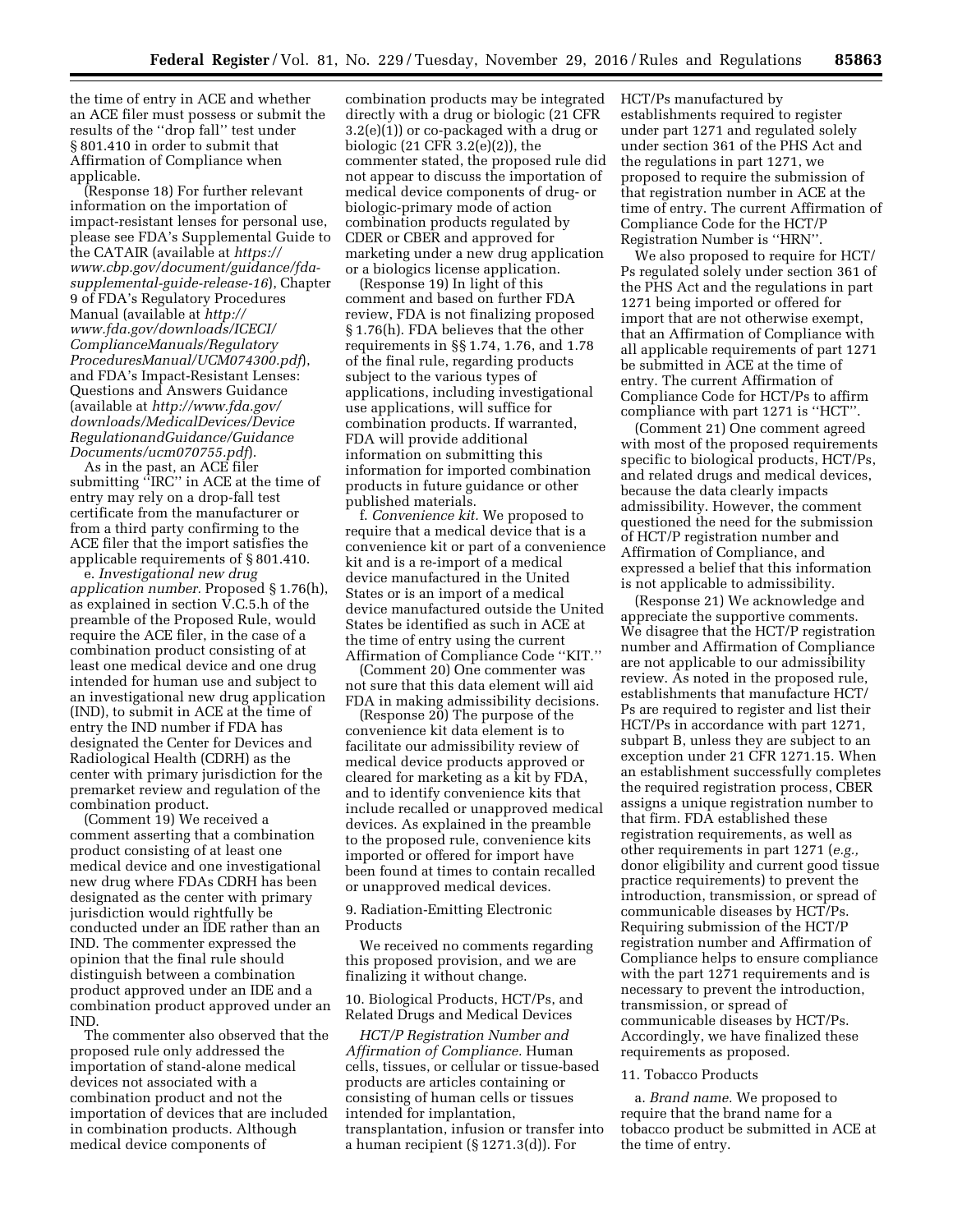(Comment 22) Several comments expressed concern that not all tobacco products have brand names.

(Response 22) FDA recognizes that not all tobacco products have specific brand names. One key example is tobacco products for further manufacturing; another example is rolling papers that may not have a specific brand name, and only bear the manufacturer name. Thus, the final rule allows the ACE filer to submit the commercial name for the brand name in ACE if the product is unbranded. Further, in the final rule, this data element does not apply to products solely intended for further manufacturing or to investigational tobacco products.

We note that, for purposes of this rule, brand name includes brand and subbrand, for example: ''Acme Silver Box 100s,'' or ''Acme Little Cigars.''

b. *Name and address of the ACE filer.*  We proposed to require that the name and address of the ACE filer for import entries that include a tobacco product be submitted in ACE at the time of entry. We invited comments on the advantages, disadvantages, and feasibility of requiring an ACE filer to submit this information in ACE at the time of entry. In particular, we invited comment on whether the submission by an ACE filer of the name and address of the ACE filer for import entries that include a tobacco product would help us achieve our goals of facilitating admissibility review and focusing our resources on those products that may be associated with a serious public health risk to consumers and whether this could be sufficiently accomplished through proposed § 1.72(b) or other means.

We received a number of comments in opposition to this provision and after consideration of those comments we have decided not to finalize this provision.

#### 12. Cosmetics

We received no comment regarding proposed § 1.80, other than the comments regarding § 1.72 which are addressed previously in this document. Under proposed § 1.80, we proposed to require that an ACE filer must submit the data specified in § 1.72 at the time of filing entry in ACE. We are finalizing this provision without change.

## 13. Technical Amendments in the Proposed Rule

a. *Revisions to §§ 1.83 and 1005.2.* We proposed to revise §§ 1.83 and 1005.2 to update the legal references in those sections in order to bring the definition of ''owner and consignee'' in section

801 of the FD&C Act back in line with the customs terminology and to make clear that ''owner or consignee'' continues to mean the person authorized to make entry, now designated under customs law as the ''importer of record.''

(Comment 23) Several comments stated that redefining ''owner or consignee'' in § 1.83 as ''the person eligible to make entry'' under the relevant provisions of the Tariff Act of 1930 was confusing because several persons are in fact eligible to become the ''importer of record'' and therefore to make entry. The commenters suggested that FDA define ''owner or consignee'' as the ''person who makes entry.''

(Response 23) We agree and have revised the final rule to provide that the ''owner or consignee'' is defined as the ''person who makes entry'' under section 484 of the Tariff Act of 1930 (19 U.S.C. 1484). We removed the reference to section 485 of the Tariff Act of 1930 and 19 U.S.C. 1485 as that section relates to the filing of a declaration by the importer of record. We made the same change to § 1005.2.

(Comment 24) One commenter suggested that we should adopt a definition of ''owner or consignee'' that is more consistent with the definition of ''importer'' adopted by FDA in other areas, for example, in our proposed rule on Foreign Supplier Verification Programs (FSVP).

(Response 24) We decline to revise the rule as suggested in this comment. FDA adopted a definition of ''importer'' (§ 1.500) in our final FSVP rule published on November 27, 2015, that best serves the specific purposes of the FSVP requirements for importers of food for humans and animals, consistent with the statutory provisions the FSVP regulation must implement (80 FR 74226 at 74239). The purpose of the technical amendments to 21 CFR 1.83 and 1005.2 is to update the definition of ''owner or consignee'' to take into account revisions to the provisions of the Tariff Act of 1930 that were referenced in those regulations. Since the relevant person for these purposes is the ''importer of record,'' FDA is defining ''owner or consignee'' as the ''importer of record'' as that term is used in the Tariff Act of 1930.

b. *Electronic notification in §§ 1.90 and 1.94.* We proposed to revise § 1.90 to allow FDA to provide notice of sampling directly rather than through the ''collector of customs'' which will normally happen through a secure electronic system. We also proposed to revise § 1.94 to clarify that FDA can provide either written or electronic

notification to an owner or consignee when FDA has determined that an article being imported or offered for import may be subject to refusal of admission and/or administrative destruction.

(Comment 25) One commenter requested clarification regarding whether electronic notification will completely replace written or facsimile communication for these purposes.

(Response 25) While our intent is to move to an automated, electronic process to expedite the notification process for both the Agency and the trade, FDA will still consider providing a written or facsimile notification if, under the circumstances, that is the most efficient and effective means to provide any such notification.

(Comment 26) Several commenters supported FDA providing electronic notification of FDA actions but also requested that, in addition to providing notification to the owner or consignee, FDA provide electronic notification to other parties to the import.

(Response 26) We decline to require that the Agency provide electronic notification under § 1.94 to a person other than the owner or consignee which, pursuant to the revision to § 1.83 in the final rule, is the importer of record. The purpose of § 1.94 is to provide the importer of record of an FDA-regulated article being imported or offered for import into the United States with notice and opportunity to present testimony to the Agency prior to refusal of admission of an FDA-regulated article or prior to administrative destruction of certain refused drugs. There is only one importer of record and only that person has the right to notification and a hearing under § 1.94.

#### 14. Effective Date

FDA proposed that the effective date of the final rule would be 30 days after its publication in the **Federal Register**.

(Comment 27) FDA received comments expressing concern about an effective date of 30 days after publication of the final rule, stating that this does not provide enough time for the necessary programming integration between ACE, FDA's OASIS system, the ACE filers' and the importers' systems. One comment suggested that the trade industry will resort to manual data entry while the data feeds are being developed. The comments suggested effective dates that ranged from 60 days to 180 days after publication of the final rule. One comment suggested that FDA adopt a gradual and incremental approach to requiring submission of the data elements in the final rule.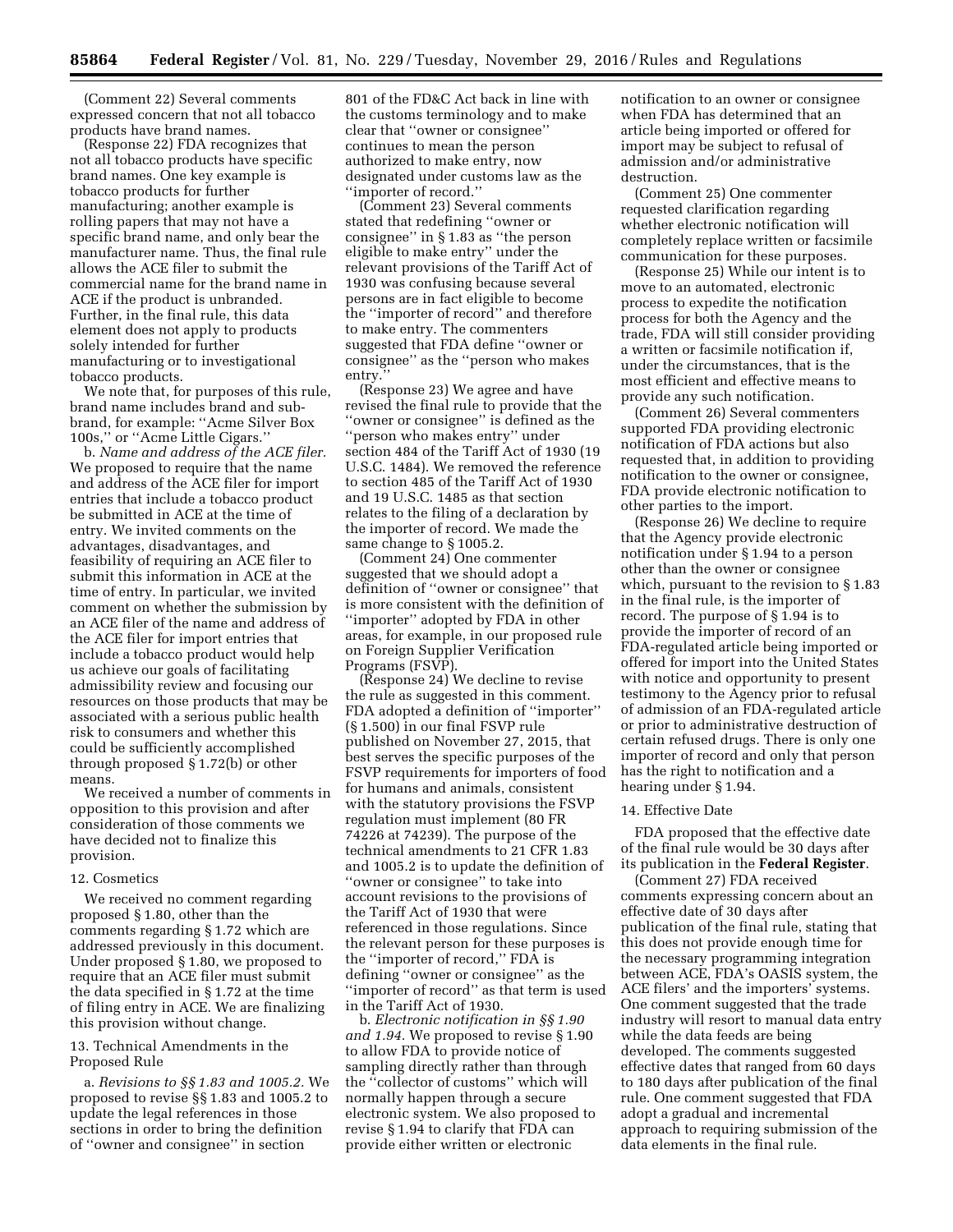(Response 27) We decline to change the effective date of the final rule. As of July 23, 2016, ACE became the sole CBP-authorized EDI system for electronic entry and entry summary filings for importation of FDA-regulated products. The trade community has already transitioned to ACE and software is available in the marketplace that conforms with the requirements in FDA's Supplemental Guide to the CATAIR. FDA acknowledges that software vendors and the trade community may need to make a small number of alterations to their current programming to be consistent with the requirements in the final rule but 30 days should be sufficient for that purpose. FDA will shortly issue an updated FDA Supplemental Guide to assist software vendors and the trade industry with their programming needs.

## 15. Summary of Benefits and Costs

(Comment 28) Several commenters emphasized that each additional data element that will be mandated by this FDA rulemaking represents real cost added to the entry process.

(Response 28) We understand that each additional data element that firms will be required to submit in ACE at the time of entry represents added cost to the entry process. FDA has removed some of data elements from the final rule, which should lessen the burden.

While FDA is requiring ACE filers to submit more data upfront, we believe that this may not necessarily end up being burdensome to the industry over time. The Agency believes that, after the initial adjustment stage, submission of the required data will result in faster processing time and cost savings to the industry and FDA.

(Comment 29) Some commenters opined that FDA underestimated transition costs.

(Response 29) In the Preliminary Regulatory Impact Analysis (PRIA) we recognized the uncertainty surrounding our cost estimates for scenario 1, including transition cost estimates in the first year. We requested comments to provide additional data and information to improve these cost estimates. We did not receive any additional information that would help improve our transition cost estimates.

(Comment 30) Several commenters complained that the PGA message set in ACE often experiences system outages, failures to perform necessary functions, and that the time that FDA takes to process entries has already doubled for some ACE filers. They assert that this causes ''down time'' and significant added costs to the trade industry.

(Response 30) System outages and failures to perform necessary functions should be in part attributed to ACE implementation by CBP. In order to address these comments and also Comment 27 about alleging underestimated transition costs, we have revised our ranges for first year estimates and doubled the time necessary for filing entries in ACE for FDA-regulated products during the initial adjustment period.

(Comment 31) Some commenters said that FDA dismissed additional costs of reprogramming caused by further changes to the CATAIR.

(Response 31) In the PRIA (page 22), we stated that because the costs of updating the existing software or purchasing a new one would fall under the cost of CBP action of implementing ACE, we do not include these transition costs in our economic impact analysis. FDA expects that software updates occur regularly as a part of ongoing business practice and the price of new off-the-shelf software would incorporate all ACE requirements, including FDA PGA message set requirements. The commenters did not provide any new information that can be used to estimate the share of reprogramming costs that should be attributed only to FDA rulemaking and not the entire CBP action of implementing ACE.

(Comment 32) One commenter stated that only importers with large budgets can generate, maintain, and provide data electronically.

(Response 32) FDA acknowledges this viewpoint, but because most importers including small businesses typically hire customs brokers to electronically file entries for them in ACE, FDA expects that reprogramming costs would fall on customs brokers as a part of costs of doing business related to imports. As stated previously, approximately 98 percent of importers use customs brokers to file their entries of FDAregulated products impacted by the final rule.

(Comment 33) Some commenters stated that the cost to file FDA entries in ACE increased by 8 minutes (by over 50 percent) and that 40 percent more staffing is required because, compared to ACS, FDA data requirements are different in ACE.

(Response 33) We incorporated this new information from the industry into our ranges of cost and time estimates for the final rule. That being said, the 50 percent time increase to process an FDA entry in ACE and the estimated 40 percent labor cost increase asserted by commenters could be caused by: (1) The overall switch from ACS to ACE (which should be attributed to the cost of ACE

implementation by CBP) and (2) the additional time required for filing FDA data elements that are required in the final rule (which should be attributed to the cost of the FDA rulemaking; that is unless a filer already voluntarily provided these data elements to FDA in ACS on a regular basis). Only the costs caused by (2) should be attributed to FDA rulemaking (see scenario 1 in the PRIA).

Furthermore, it is not clear from the comment whether the 50 percent time increase and the 40 percent staffing cost increase are the same across the entire industry. In the PRIA, FDA estimated that for each FDA-regulated unique product-manufacturer import line, it would take up to 8 additional minutes to prepare and look up information mandated by the proposed rule and up to 4 additional minutes (5 minutes in the first year) to file that information in ACE, for a total of up to 12 minutes per unique import line (up to 13 minutes in the first year). Therefore, an 8 minute increase (= 24 minutes minus 16 minutes) per import line described by these comments is a possible outcome, especially in the initial adjustment stage, that is consistent with our analysis in the PRIA.

D. Technical Amendments in the Final Rule

We made three technical changes to the proposed rule due to our issuance of a final rule on August 31, 2016, regarding the requirements for drug registration and listing (81 FR 60170) that was published after our Notice of Proposed Rulemaking for this rule (published on July 1, 2016 (81 FR 43155)).

Under §§ 1.74(a), 1.75(a) and 1.78(d) of our proposed rule, an ACE filer would be required to submit the Drug Registration Number and Drug Listing Number in ACE at the time of entry for an article which is a drug if it is from a foreign establishment where the drug was manufactured, prepared, propagated, compounded, or processed before being imported or offered for import into the United States that is required to be registered and the drug to be listed under section 510 of the FD&C Act. The final drug registration and listing rule amended 21 CFR parts 207 and 607 which provide the regulatory requirements for drug registration and listing including who must register their establishments and list their drugs annually with the FDA.

In this final rule, we have not changed the requirement that ACE filers submit a Drug Registration Number and a Drug Listing Number in ACE at the time of entry except that, as discussed earlier in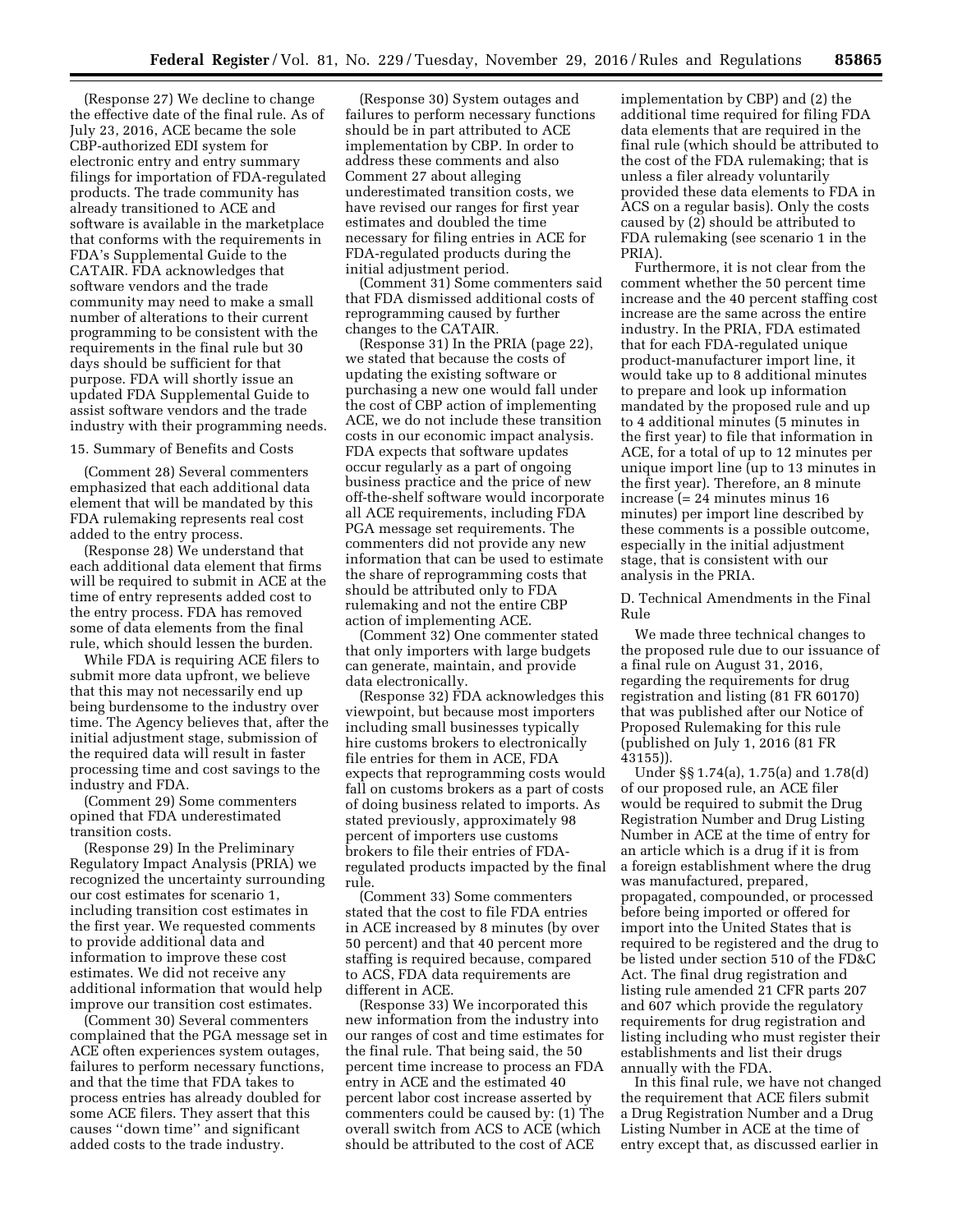this document, we have removed the requirement for submission of a drug listing number from § 1.78(d) for CBERregulated drugs. For purposes of clarity regarding the underlying requirement of who must register and list their drugs with FDA, we have added a reference to part 207 in § 1.74(a) for human drugs,  $\S 1.75$ (a) for animal drugs, and  $\S 1.78$ (d) for those drugs regulated by CBER. Because the drugs regulated by CBER include blood and blood products we have also added a reference in § 1.78(d) to part 607, which contains the registration and listing requirements for blood and blood products.

## **VI. Economic Analysis of Impacts**

## *A. Introduction*

We have examined the impacts of the final rule under Executive Order 12866, Executive Order 13563, the Regulatory Flexibility Act (5 U.S.C. 601–612), and the Unfunded Mandates Reform Act of 1995 (Pub. L. 104–4). Executive Orders 12866 and 13563 direct us to assess all costs and benefits of available regulatory alternatives and, when regulation is necessary, to select regulatory approaches that maximize net benefits (including potential economic, environmental, public health and safety, and other advantages; distributive impacts; and equity). We have developed a comprehensive Economic Analysis of Impacts that assesses the impacts of the final rule. We believe that this final rule is not a significant regulatory action as defined by Executive Order 12866.

The Regulatory Flexibility Act requires us to analyze regulatory options that would minimize any significant impact of a rule on small entities. By requiring import entry filers to submit data elements mandated by this final rule into ACE and updating certain sections of 21 CFR Chapter I, we intend to streamline our import entry admissibility review and reduce ambiguity about the import process. Small businesses will be affected by this final rule in the same way as non-small businesses. Because the burden of switching from ACS to ACE is already covered by CBP's ACE regulation, for those small business filers that choose to continue filing electronically (and, therefore, must use ACE), we believe that providing several additional data elements to FDA via ACE in exchange for a more streamlined process and potentially receiving an import admissibility decision faster would not cause a significant impact. These small

businesses would bear the costs of this rule, but would also enjoy most of the benefits. We therefore certify that the final rule will not have a significant economic impact on a substantial number of small entities.

The Unfunded Mandates Reform Act of 1995 (section 202(a)) requires us to prepare a written statement, which includes an assessment of anticipated costs and benefits, before issuing ''any rule that includes any Federal mandate that may result in the expenditure by State, local, and tribal governments, in the aggregate, or by the private sector, of \$100,000,000 or more (adjusted annually for inflation) in any one year.'' The current threshold after adjustment for inflation is \$146 million, using the most current (2015) Implicit Price Deflator for the Gross Domestic Product. This final rule would not result in an expenditure in any year that meets or exceeds this amount.

## *B. Summary of Benefits and Costs of the Final Rule*

FDA is issuing a final rule to establish requirements for the electronic filing of import entries in ACE. The final rule will require that certain data elements material to our admissibility review be submitted to the FDA via ACE as part of an electronic import entry. This final regulation will help streamline FDA's existing admissibility procedures for FDA-regulated commodities imported or offered for import into the United States. For import entries submitted electronically, FDA will require that certain key data be submitted as a part of the import entry filing in ACE. The final regulation also provides further clarifications to the import process by revising sections of 21 CFR Chapter I relating to the definition of owner or consignee; the notice of sampling; and notices of FDA actions related to FDAregulated products being imported or offered for import into the United States, such as notices of hearing on refusal of admission or administrative destruction, to allow for electronic notification by FDA. The rule also clarifies that importers of record of human cells, tissues, or cellular or tissue-based products (HCT/Ps) that are regulated solely under section 361 of the PHS Act and part 1271, unless exempted, will be required to submit the applicable data elements included in the final rule in ACE at the time of entry.

The estimated costs of the final rule and the cost savings—stem from the

mandatory information that will be submitted and collected under the ACE system. In the baseline scenario for our estimates of these costs, we assumed that without this final regulation the information would be collected by ACE only if and to the extent that it is voluntarily provided by filers like under the former ACS system (table 2). Annualized over a 20-year horizon, the costs of complying with this final regulation are between \$27.7 million and \$69.1 million per year with a 3 percent discount rate; these costs are between \$26.8 million and \$66.7 million per year with a 7 percent discount rate (table 2). The total annualized cost savings to the entire society cannot be fully quantified because of the lack of certain data currently available to the Agency. Partially quantifiable cost savings are estimated to range from \$2.6 million to \$43.4 million with a 3 percent discount rate; these partially quantifiable benefits are estimated to range from \$2.6 million to \$43.4 million with a 7 percent discount rate (table 2). These benefits, in terms of cost savings, to both FDA and the industry that we are able to quantify will arise from FDA simplifying the notification process on certain FDA actions taken by the Agency under section 801 of the FD&C Act by allowing electronic notification of the owner or consignee.

Cost savings to both the industry and FDA that we are unable to quantify will potentially arise from the reduced time of import entry processing and fewer imported products being held, and a shorter timeframe between the time of entry submission and a final admissibility decision by FDA as a result of increased efficiency in FDA's imports admissibility process. Other potential benefits of this final rule that we are unable to quantify will result from compliant FDA-regulated imports reaching U.S. consumers faster and a reduction in the number of noncompliant imports reaching U.S. consumers, thereby making the overall supply of FDA-regulated products on the U.S. market safer. Other potential benefits in the form of cost savings that we are similarly unable to quantify will arise because by revising certain sections of 21 CFR Chapter I the Agency would provide more clarity to the industry about certain aspects of the overall process of import admissibility for FDA-regulated products.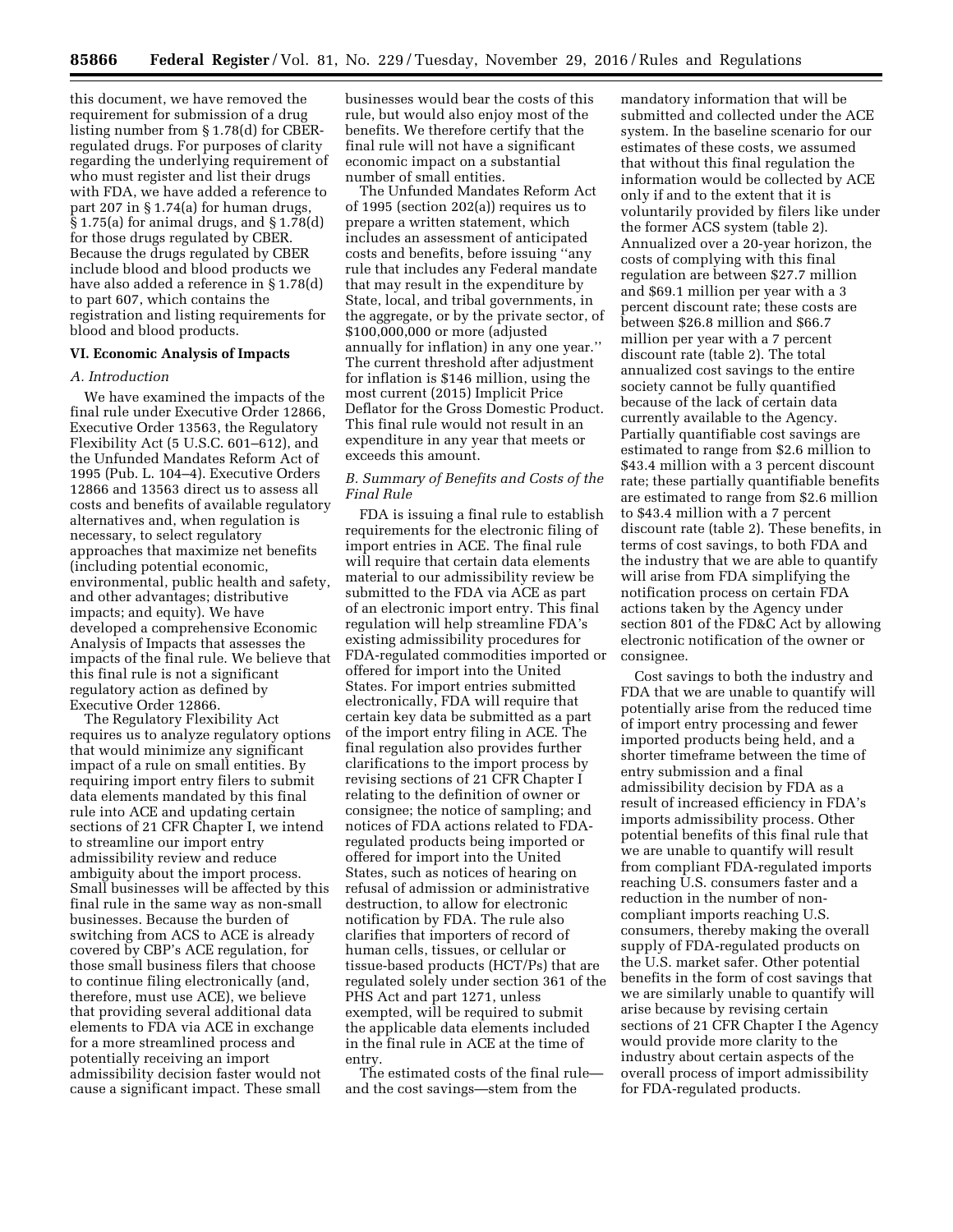| Discount rate<br>(percent) | Total annualized costs                                          | <b>Total benefits</b>                                           |                                                                                                                                                                                                                                                                                                                                                                                                                                                                                                                                                                                                                                                                                                                                                                                          |  |  |
|----------------------------|-----------------------------------------------------------------|-----------------------------------------------------------------|------------------------------------------------------------------------------------------------------------------------------------------------------------------------------------------------------------------------------------------------------------------------------------------------------------------------------------------------------------------------------------------------------------------------------------------------------------------------------------------------------------------------------------------------------------------------------------------------------------------------------------------------------------------------------------------------------------------------------------------------------------------------------------------|--|--|
|                            |                                                                 | Cost savings                                                    | Other benefits<br>(not quantified)                                                                                                                                                                                                                                                                                                                                                                                                                                                                                                                                                                                                                                                                                                                                                       |  |  |
| 3                          | \$46.7 million (range)<br>\$27.7 million to \$69.1<br>million). | \$21.0 million (range \$2.6<br>to $$43.4$ million).             | Potential time reduction for processing import entry declarations by FDA;<br>potential increase in predictability of the import process; potentially<br>shorter timeframes for imported products being held pending a final ad-<br>missibility decision; more efficient use of FDA's internal resources; po-<br>tentially fewer recalls of imported products; reduction of counterfeit and<br>misbranded imports on the U.S. market; increased efficiency of the<br>overall import process due to decreased ambiguity because of a better<br>defined the owner or consignee term, the clarifications related to notice<br>of sampling, and allowing for electronic notice of certain FDA actions re-<br>lated to hearing on refusal of admission of imports and destruction of<br>drugs. |  |  |
| 7                          | \$45.1 million (range<br>\$26.8 million to \$66.7<br>million).  | \$21.0 million (range \$2.6<br>million to \$43.4 mil-<br>lion). | Potential time reduction for processing import entry declarations by FDA;<br>potential increase in predictability of the import process; potentially<br>shorter timeframes for imported products being held pending a final ad-<br>missibility decision; more efficient use of FDA's internal resources; po-<br>tentially fewer recalls of imported products; reduction of counterfeit and<br>misbranded imports on the U.S. market; increased efficiency of the<br>overall import process due to decreased ambiguity because of a better<br>defined the owner or consignee term, the clarifications related to notice<br>of sampling, and allowing for electronic notice of certain FDA actions re-<br>lated to hearing on refusal of admission of imports and destruction of<br>drugs. |  |  |

# TABLE 2—TOTAL ANNUALIZED COSTS AND BENEFITS OF THE FINAL RULE 1

1We generated upper and lower bounds using Monte Carlo simulations.

The Economic Analysis of Impacts of the final rule performed in accordance with Executive Order 12866, Executive Order 13563, the Regulatory Flexibility Act, and the Unfunded Mandates Reform Act of 1995 is available to the public in the docket for this final rule (Docket No. FDA–2016–N–1487) at *<https://www.regulations.gov>* and is also available on FDA's Web site at *[http://](http://www.fda.gov/AboutFDA/ReportsManualsForms/Reports/EconomicAnalyses/default.htm) [www.fda.gov/AboutFDA/](http://www.fda.gov/AboutFDA/ReportsManualsForms/Reports/EconomicAnalyses/default.htm) [ReportsManualsForms/Reports/](http://www.fda.gov/AboutFDA/ReportsManualsForms/Reports/EconomicAnalyses/default.htm)  [EconomicAnalyses/default.htm](http://www.fda.gov/AboutFDA/ReportsManualsForms/Reports/EconomicAnalyses/default.htm)* (Ref. 1).

## **VII. Analysis of Environmental Impact**

We have determined under 21 CFR 25.30(h) that this action is of a type that does not individually or cumulatively have a significant effect on the human environment. Therefore, neither an environmental assessment nor an environmental impact statement is required.

### **VIII. Paperwork Reduction Act of 1995**

This final rule contains information collection provisions that are subject to review by the Office of Management and Budget (OMB) under the Paperwork Reduction Act of 1995 (PRA) (44 U.S.C. 3501–3520). The title, description, and respondent description of the information collection provisions are shown in the following paragraphs with an estimate of the annual reporting burden. Included in the estimate is the time for reviewing instructions, searching existing data sources, gathering the data needed, and

completing and reviewing each collection of information.

*Title:* Importer's Entry Notice. *Description:* We are issuing a regulation that requires ACE filers to submit certain information in ACE or any other CBP-authorized EDI system related to FDA-regulated products they are importing or offering for import into the United States. The information collection provisions of the rule, specifically the amendment of 21 CFR part 1 by adding §§ 1.70 through 1.81, will allow us to require ACE filers to submit in ACE at the time of entry important and useful information about FDA-regulated products being imported or offered for import into the United States, beyond the information that was submitted previously. The information collection provisions of this rule will facilitate an effective and efficient admissibility review of FDA-regulated products being imported or offered for import into the United States, and protect public health by allowing us to focus our limited resources on those FDA-regulated products being imported or offered for import that may be associated with a greater public health risk.

The authority to issue this regulation and to conduct the associated information collection is found in sections 801, 701, and 536 of the FD&C Act, sections 351, 361, and 368 of the PHS Act, and section 713 of FDASIA (which added section 801(r) to the FD&C Act).

To account for the information collection provisions of the rule, we are amending the information collection currently approved under OMB control number 0910–0046. The information collection approved under OMB control number 0910–0046 has historically accounted for the collection of information from entry filers for FDAregulated products being imported or offered for import into the United States. The vast majority of this information was submitted by entry filers electronically in ACS. On July 23, 2016, ACE replaced ACS as the sole EDI system authorized by CBP for submission of electronic entry and entry summary information for FDA-regulated products being imported, or offered for import, into the United States. Although much of the information collection pursuant to this rule was previously collected from entry filers for FDAregulated products being imported or offered for import into the United States, and was approved for collection under OMB control number 0910–0046, this rule requires ACE filers to submit certain information in addition to what entry filers were previously submitting.

The annual recordkeeping requirements for this collection are accounted for by the ''Customs Modernization Act Recordkeeping Requirements'' information collection approved by OMB under OMB control number 1651–0076.

Of note, in addition to accounting for the information collection pursuant to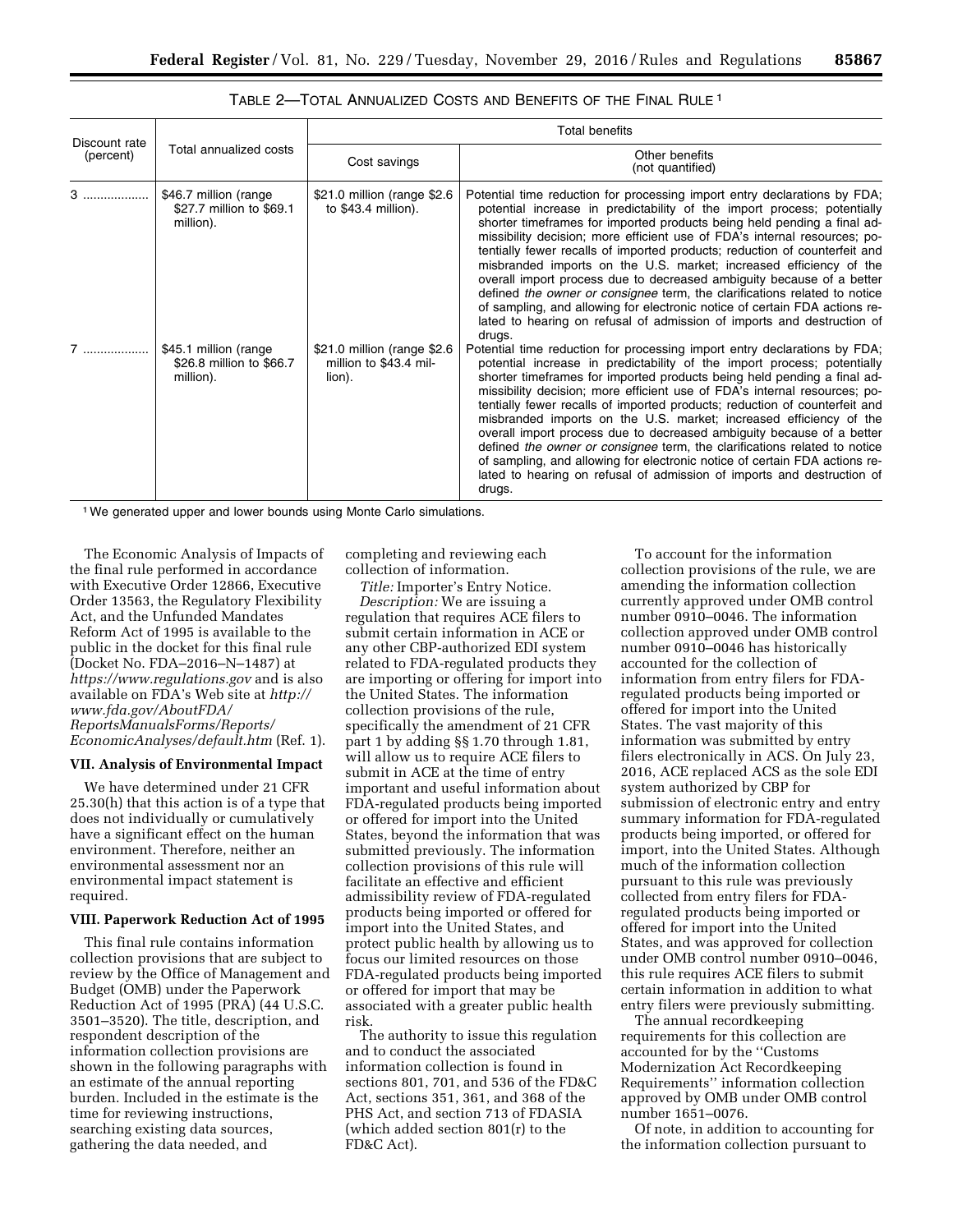the rule, we are also adjusting the existing estimated burden approved under OMB control number 0910–0046 upwards to account for an increase in FDA-regulated import lines, to account for the submission of intended use information, which had previously been submitted by entry filers but not accounted for under an approved FDA information collection, and to correct for our previous underestimates of the number of FDA-regulated entries. Accordingly, we are adjusting upward the estimated existing burden under OMB control number 0910–0046 (without yet accounting for the information collection of the rule) to 1,186,464 hours.

The information collection provisions of this rule are in §§ 1.72, 1.73, 1.74, 1.75, 1.76, 1.77, 1.78, 1.79, and 1.80. Section 1.72 requires certain product identifying data elements and certain entity identifying data elements to be submitted in ACE at the time of entry for food contact substances, drugs, biological products, HCT/Ps, medical devices, radiation-emitting electronic products, cosmetics, and tobacco products. Sections 1.73 through 1.80 require certain data elements to be submitted in ACE depending on the type of FDA-regulated article being imported or offered for import into the United States. Sections 1.73, 1.74, 1.75, 1.76, 1.77, 1.78, 1.79, and 1.80 apply, respectively, to certain food products (food contact substances, low-acid canned food, and acidified food); human drugs; animal drugs; medical devices; radiation-emitting electronic products; biological products, HCT/Ps, and related drugs and medical devices regulated by CBER; tobacco products; and cosmetics.

Although we did not receive any comments specifically relating to the information collection burden pursuant to the information collection provisions of the rule, we did receive comments relating to the rule and the Regulatory Impact Analysis (RIA). We have revised our information collection burden estimates as appropriate to reflect those revisions we made to the rule and the RIA.

*Description of Respondents:* The primary respondents to this collection of information are domestic and foreign importers of FDA-regulated articles being imported or offered for import into the United States and ACE filers. An importer of record may be the owner or purchaser of the article being imported or offered for import, or a customs broker licensed by CBP under 19 U.S.C. 1641 who has been designated by the owner, purchaser, or consignee to file the import entry. There is only one importer of record per entry.

Using the estimates in the RIA for the rule, we estimate there are about 41,703 owners or purchasers of FDA-regulated commodities who seek to import FDAregulated articles (''importers'') into the United States on an annual basis. We have estimated that 97.7 percent of these importers will use customs brokers to file their import entries in ACE, and the other 2.3 percent will file their import entries themselves. We thereby estimate that there are a total of 3,667 entry filers, which includes the 959 owners or purchasers of the article who will file their own import entry in ACE (= 41,703 importers  $\times$  (100 – 97.7) percent).

*Reporting Burden:* We have used the relevant assumptions and estimates in Option 1 of the RIA for this rule to estimate the annual information collection burden pursuant to the rule. Option 1 of the RIA is the option which reflects the rule.

Of the data elements that the rule requires ACE filers to submit in ACE at the time of entry, all except for four, were previously collected from entry filers (as either required or optional submissions, depending on the data element) and have been accounted for by the previously approved information collection under OMB control number 0910–0046. One of those four data elements, intended use information, had been collected from entry filers but not accounted for under an OMB approved information collection. Under the rule, intended use information is collected in ACE in the form of an IUC, instead of in the form of a text input into the CBPrequired product description field, as it had been collected previously in ACS. The rule provides for the collection of three data elements to be collected in ACE that are new, *i.e.,* we have not previously collected the information from entry filers. One of the three new data elements is required by § 1.72 which applies to food contact substances, drugs, biological products, HCT/Ps, medical devices, radiationemitting electronic products, cosmetics, and tobacco products, and is the telephone and email address for the importer of record, which will help to facilitate electronic notices provided by FDA under § 1.94 for certain FDA actions. One of the other two new data elements is required by § 1.78, which applies only to biological products, HCT/Ps, and related drugs and medical devices, and is the product name, and the other is required by § 1.79, which applies only to tobacco products, and is the brand name of the tobacco product.

Although just three data elements collected pursuant to the rule are new, we expect that filers who were not submitting certain previously optional data elements in ACS that the rule now requires ACE filers to submit in ACE will begin submitting those data elements in order to comply with the rule. We expect this to be the primary cause of the increased reporting burden pursuant to the rule. Notably, however, the submission rates of many of these data elements in ACS were quite high, although their submission varied by commodity. For example, in 2015 approximately 98 percent of medical device lines were submitted in ACS with at least one Affirmation of Compliance. Based on 2014 and 2015 data, we estimate that medical device lines will make up approximately seventy percent of all import lines that will be impacted by the rule. On the other hand, for example, in 2015 only 24 percent of animal drug import lines were submitted in ACS with at least one Affirmation of Compliance, although, based on 2014 and 2015 data, we estimate that animal drugs will make up less than 0.5 percent of all import lines that will be affected by the rule.

Using the estimates in the RIA for the rule, we have estimated that the rule will impact 23,119,465 import lines in the first year. The rule will not impact import lines of foods other than acidified foods, low-acid canned foods, and food contact substances. We have also estimated that 504,768 of affected import lines in the first year represent unique product-manufacturer combinations. We have estimated that the number of impacted import lines will grow at an average rate of about 3.3 percent per year. For the purposes of calculating the additional annual recurring reporting burden of the rule, we have annualized those 3.3 percent per year increases for 3 years.

Other key assumptions in the RIA (Option 1) for the rule that affect our estimate of the additional annual reporting burden are:

• Respondents (ACE filers) will have to become aware of the rule's requirements, which will include activities related to reading the rule, understanding the reporting requirements, consulting with specialists if necessary, determining how to best meet these requirements, and communicating these requirements to workers; and this is a one-time event that will require an average of 30 minutes.

• Respondents (owners or purchasers) will require an administrative worker to locate, gather, and prepare the additional information required by this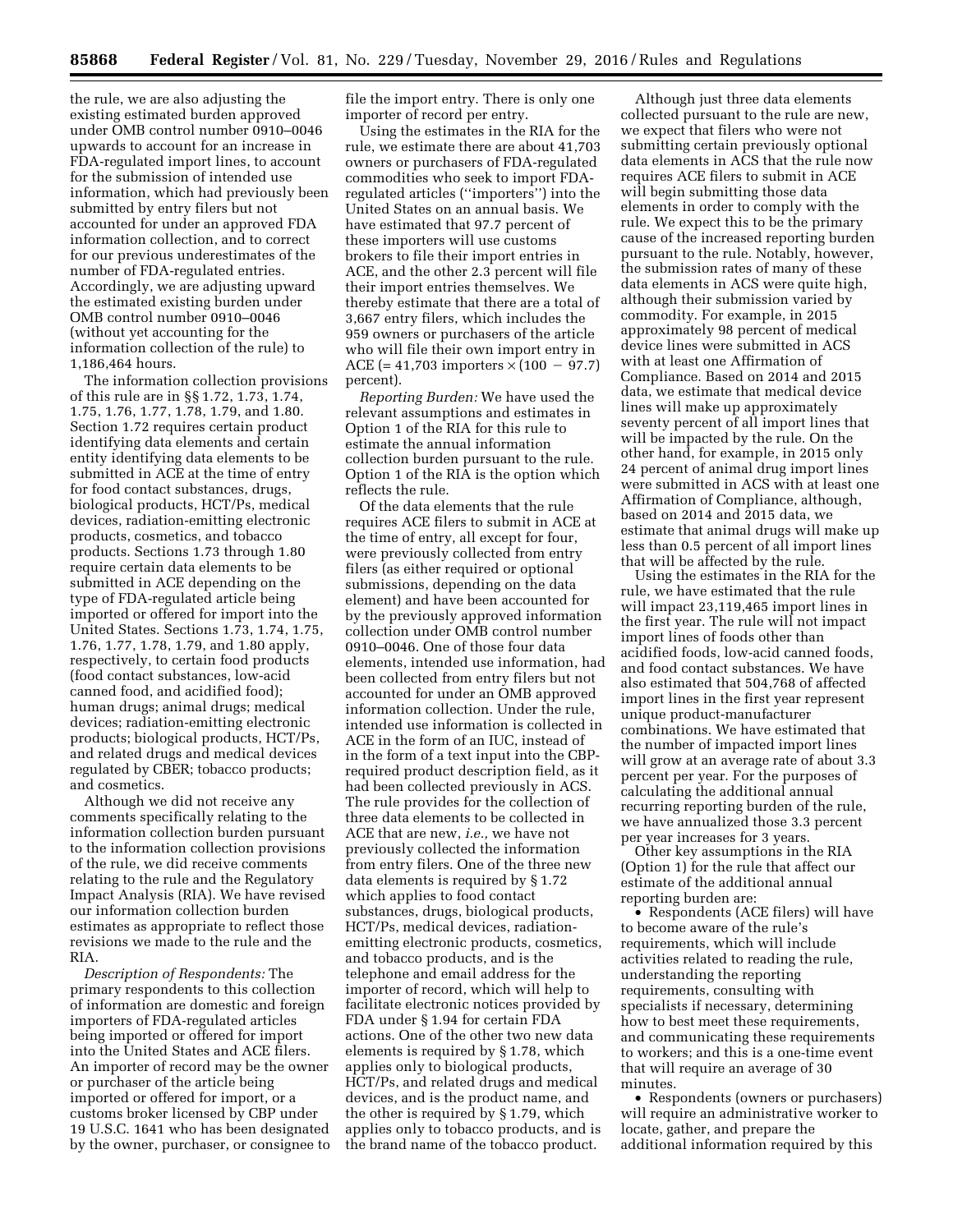rule for each unique productmanufacturer import line; and this will require on average about 2.333 minutes (0.03889 hours) per line.

• Respondents (ACE filers) will require an administrative worker to submit the applicable data elements required in the final rule and Respondents (ACE filers) may also require an owner or manager to check if the information is correct, or alternatively, the administrative worker to quality check their submission using software that is connected to ACE and this will require about 1.166667 minutes (approximately 0.01944 hours) per line on average.

• It will take respondents about 25 percent more time in the first year for an administrative worker to complete

each import line and quality check the information, because the respondent will have to adjust to the new system and data elements.

We expect the annual recurring reporting burden for the information collection pursuant to this rule to be as follows:

| TABLE 3-ESTIMATED ADDITIONAL ANNUAL RECURRING REPORTING BURDEN <sup>1</sup> |  |  |
|-----------------------------------------------------------------------------|--|--|
|-----------------------------------------------------------------------------|--|--|

| Activity                                                              | Number of<br>respondents | Number of<br>responses per<br>respondent | Total annual<br>responses | Average burden<br>per response | Total hours |
|-----------------------------------------------------------------------|--------------------------|------------------------------------------|---------------------------|--------------------------------|-------------|
| Preparing the required information (applies to unique<br>lines only). | 41.703                   | 12.5                                     | 521,609                   | 0.03889 (2.333<br>minutes).    | 20,285      |
| Quality checks and data submission into ACE                           | 3.667                    | 6.515                                    | 23,890,800                | 0.01944 (1.1667<br>minutes).   | 464.543     |
| Total                                                                 |                          |                                          |                           |                                | 484.828     |

1There are no capital costs or operating and maintenance costs associated with this collection of information.

We expect the additional one-time (*i.e.,* occurring only in the first year) reporting burden for the information

collection that will result from this rule to be as follows:

# TABLE 4—ESTIMATED ONE TIME REPORTING BURDEN 1

| Activity                                                                                                                                            | Number of<br>respondents | Number of<br>responses per<br>respondent | Total annual<br>responses | Average burden<br>per response                 | Total hours      |
|-----------------------------------------------------------------------------------------------------------------------------------------------------|--------------------------|------------------------------------------|---------------------------|------------------------------------------------|------------------|
| First year adjusting to new requirements that will result  <br>in an average of 25 percent more time for quality<br>checks and submission into ACE. | 3.667<br>3.667           | 6.305                                    | 3.667<br>23.119.465       | 0.5 (30 minutes)<br>0.00486 (0.29<br>minutes). | 1.834<br>112.386 |
| Total                                                                                                                                               |                          |                                          |                           |                                                | 114.220          |

1There are no capital costs or operating and maintenance costs associated with this collection of information.

Accordingly, we estimate that the additional annual reporting burden under the rule will be 599,048 hours in the first year (484,828 recurring hours + 114,220 one-time hours) and 484,828 hours recurring after the first year.

Pursuant to our revision of the information collection under OMB control number 0910–0046, which includes adjustment of the existing burden and amendment to account for the information collection provisions of the rule, the total reporting burden is 1,785,712 hours in the first year (= 1,186,464 adjusted existing burden hours + 484,828 recurring hours pursuant to the rule + 114,220 one-time hours pursuant to the rule) and 1,671,292 hours annually after the first year (= 1,186,464 adjusted existing burden hours + 484,828 recurring hours pursuant to the rule).

The information collection provisions in this final rule have been submitted to OMB for review as required by section 3507(d) of the Paperwork Reduction Act

of 1995. FDA will publish a subsequent notice in the **Federal Register**  announcing OMB's decision to approve, modify, or disapprove the information collection provisions in this final rule. An Agency may not conduct or sponsor, and a person is not required to respond to, a collection of information unless it displays a currently valid OMB control number.

## **IX. Federalism**

We have analyzed this final rule in accordance with the principles set forth in Executive Order 13132. We have determined that the rule does not contain policies that have substantial direct effects on the States, on the relationship between the National Government and the States, or on the distribution of power and responsibilities among the various levels of government. Accordingly, we conclude that the rule does not contain policies that have federalism implications as defined in the Executive order and, consequently, a federalism summary impact statement is not required.

#### **X. Reference**

The following reference is on display in the Division of Dockets Management (see **ADDRESSES**) and is available for viewing by interested persons between 9 a.m. and 4 p.m., Monday through Friday; it is also available electronically at *[https://www.regulations.gov.](https://www.regulations.gov)* FDA has verified the Web site addresses, as of the date this document publishes in the **Federal Register**, but Web sites are subject to change over time.

1. Final Regulatory Impact Analysis, Final Regulatory Flexibility Analysis, and Final Unfunded Mandates Reform Act Analysis for Submission of Food and Drug Administration Import Data in the Automated Commercial Environment, available at *[http://www.](http://www.fda.gov/AboutFDA/ReportsManualsForms/Reports/EconomicAnalyses/default.htm#) [fda.gov/AboutFDA/ReportsManuals](http://www.fda.gov/AboutFDA/ReportsManualsForms/Reports/EconomicAnalyses/default.htm#) [Forms/Reports/EconomicAnalyses/](http://www.fda.gov/AboutFDA/ReportsManualsForms/Reports/EconomicAnalyses/default.htm#) [default.htm#](http://www.fda.gov/AboutFDA/ReportsManualsForms/Reports/EconomicAnalyses/default.htm#)*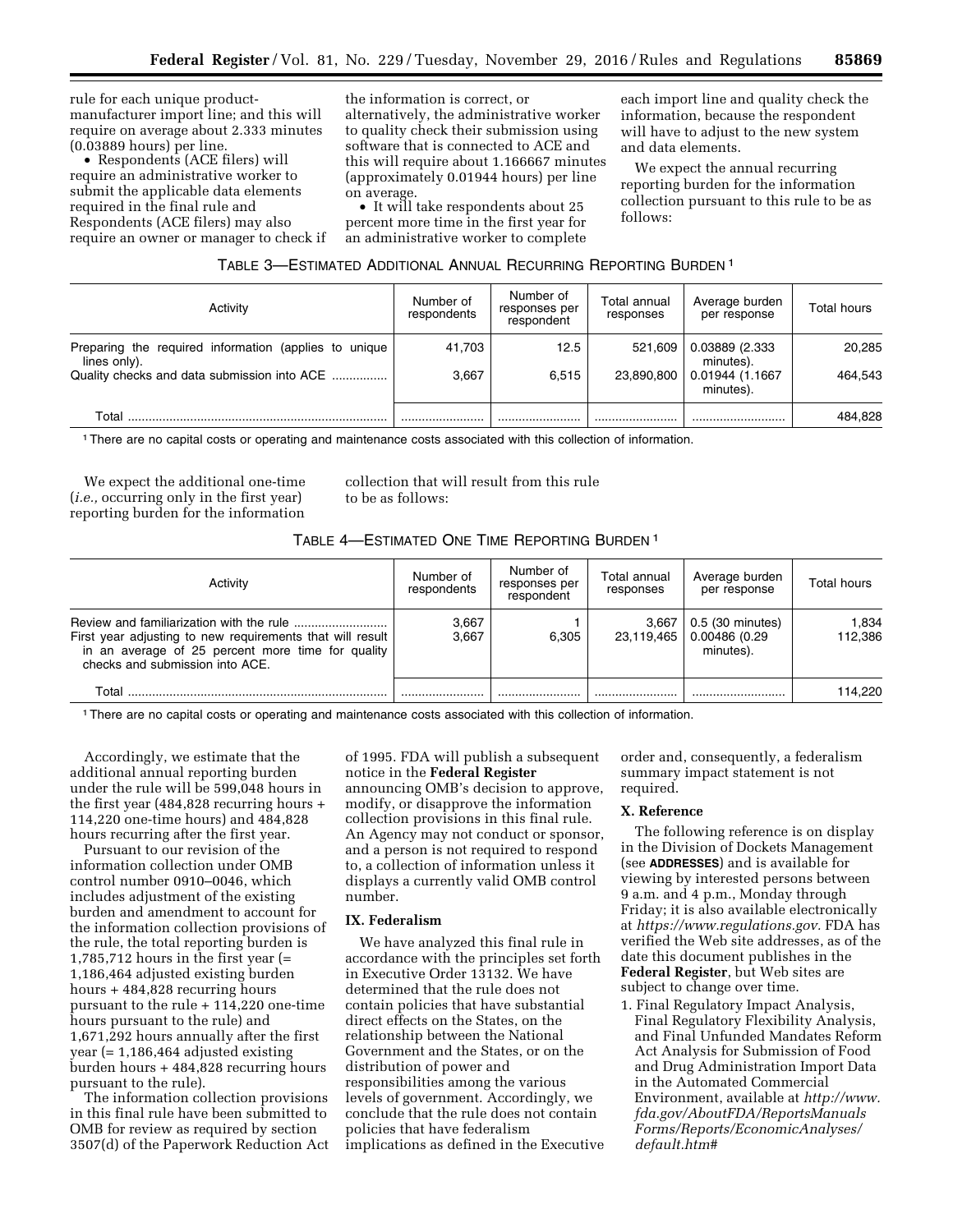# **List of Subjects**

## *21 CFR Part 1*

Cosmetics, Drugs, Exports, Food labeling, Imports, Labeling, Reporting and recordkeeping requirements.

## *21 CFR Part 1005*

Administrative practice and procedure, Electronic products, Imports, Radiation protection, Surety bonds.

## *21 CFR Part 1271*

Biologics, Drugs, Human cells and tissue-based products, Medical devices, Reporting and recordkeeping requirements.

Therefore, under the Federal Food, Drug, and Cosmetic Act and the Public Health Service Act, and under authority delegated to the Commissioner of Food and Drugs, 21 CFR parts 1, 1005, and 1271 are amended as follows:

# **PART 1—GENERAL ENFORCEMENT REGULATIONS**

■ 1. The authority citation for part 1 is revised to read as follows:

**Authority:** 15 U.S.C. 1333, 1453, 1454, 1455, 4402; 19 U.S.C. 1490, 1491; 21 U.S.C. 321, 331, 332, 333, 334, 335a, 342, 343, 350c, 350d, 350e, 350j, 352, 355, 360b, 360ccc, 360ccc–1, 360ccc–2, 362, 371, 373, 374, 379j–31, 381, 382, 384a, 384b, 384d, 387, 387a, 387c, 393; 42 U.S.C. 216, 241, 243, 262, 264, 271; Public Law 107–188, 116 Stat. 594, 668–69; Public Law 111–353, 124 Stat. 3885, 3889.

■ 2. Add subpart D, consisting of §§1.70 through 1.81, to read as follows:

## **Subpart D—Electronic Import Entries**

#### Sec.

- 1.70 Scope.
- 1.71 Definitions.
- 1.72 Data elements that must be submitted in ACE for articles regulated by FDA.
- 1.73 Food.
- 1.74 Human drugs.<br>1.75 Animal drugs.
- Animal drugs.
- 1.76 Medical devices.
- 1.77 Radiation-emitting electronic products. 1.78 Biological products, HCT/Ps, and related drugs and medical devices.
- 
- 1.79 Tobacco products.<br>1.80 Cosmetics Cosmetics.
- 1.81 Rejection of entry.

# **Subpart D—Electronic Import Entries**

#### **§ 1.70 Scope.**

This subpart specifies the data elements that are required by the Food and Drug Administration (FDA) to be included in an electronic import entry submitted in the Automated Commercial Environment (ACE) system or any other U.S. Customs and Border Protection (CBP)-authorized electronic data interchange (EDI) system, which contains an article that is being

imported or offered for import into the United States and that is regulated by FDA.

# **§ 1.71 Definitions.**

For purposes of subpart D: *ACE filer* means the person who is authorized to submit an electronic import entry for an FDA-regulated product in the Automated Commercial Environment or any other CBPauthorized EDI system.

*Acidified food* means acidified food, as defined in § 114.3(b) of this chapter, and subject to the requirements in parts 108 and 114 of this chapter.

*Automated Commercial Environment*  or *ACE* means the automated and electronic system for processing commercial importations that is operated by U.S. Customs and Border Protection in accordance with the National Customs Automation Program established in Subtitle B of Title VI— Customs Modernization, in the North American Free Trade Agreement Implementation Act (Pub. L. 103–182, 107 Stat. 2057, 2170, December 8, 1993) (Customs Modernization Act), or any other CBP-authorized EDI system.

*Biological product* means a biological product as defined in section 351(i)(1) of the Public Health Service Act.

*Cosmetic* means a cosmetic as defined in section 201(i) of the Federal Food, Drug, and Cosmetic Act.

*CBP or U.S. Customs and Border Protection* means the Federal Agency that is primarily responsible for maintaining the integrity of the borders and ports of entry of the United States.

*Drug* means those articles meeting the definition of a drug in section 201(g)(1) of the Federal Food, Drug, and Cosmetic Act.

*FDA or Agency* means the U.S. Food and Drug Administration.

*Food* means food as defined in section 201(f) of the Federal Food, Drug, and Cosmetic Act.

*Food contact substance* means any substance, as defined in section 409(h)(6) of the Federal Food, Drug, and Cosmetic Act, that is intended for use as a component of materials used in manufacturing, packing, packaging, transporting, or holding food if such use is not intended to have any technical effect in such food.

*HCT/Ps* means human cells, tissues, or cellular or tissue-based products, as defined in § 1271.3(d) of this chapter.

*Low-acid canned food* means a thermally processed low-acid food (as defined in § 113.3(n) of this chapter) in a hermetically sealed container (as defined in § 113.3(j) of this chapter), and subject to the requirements in parts 108 and 113 of this chapter.

*Medical device* means a device as defined in section 201(h) of the Federal Food, Drug, and Cosmetic Act, that is intended for use in humans.

*Radiation-emitting electronic product*  means an electronic product as defined in section 531 of the Federal Food, Drug, and Cosmetic Act.

*Tobacco product* means a tobacco product as defined in section 201(rr) of the Federal Food, Drug, and Cosmetic Act.

#### **§ 1.72 Data elements that must be submitted in ACE for articles regulated by FDA.**

*General.* When filing an entry in ACE, the ACE filer shall submit the following information for food contact substances, drugs, biological products, HCT/Ps, medical devices, radiation-emitting electronic products, cosmetics, and tobacco products.

(a) *Product identifying information* for the article that is being imported or offered for import. This consists of:

(1) *FDA Country of Production,* which is the country where the article was last manufactured, processed, or grown (including harvested, or collected and readied for shipment to the United States). The FDA Country of Production for an article that has undergone any manufacturing or processing is the country where that activity occurred provided that the manufacturing or processing had more than a minor, negligible, or insignificant effect on the article.

(2) *The Complete FDA Product Code,*  which must be consistent with the invoice description of the product.

(3) *The Full Intended Use Code.* 

(b) *Importer of record contact information,* which is the telephone and email address of the importer of record.

## **§ 1.73 Food.**

(a) *Food contact substances.* An ACE filer must submit the information specified in § 1.72 at the time of filing entry in ACE for food that is a food contact substance.

(b) *Low-acid canned food.* For an article of food that is a low-acid canned food, the ACE filer must submit at the time of filing entry the Food Canning Establishment Number and the Submission Identifier, and can dimensions or volume, except that the ACE filer does not need to submit this information in ACE at the time of entry if the article is being imported or offered for import for laboratory analysis only and will not be taste tested or otherwise ingested.

(c) *Acidified food.* For an article of food that is an acidified food, the ACE filer must submit at the time of filing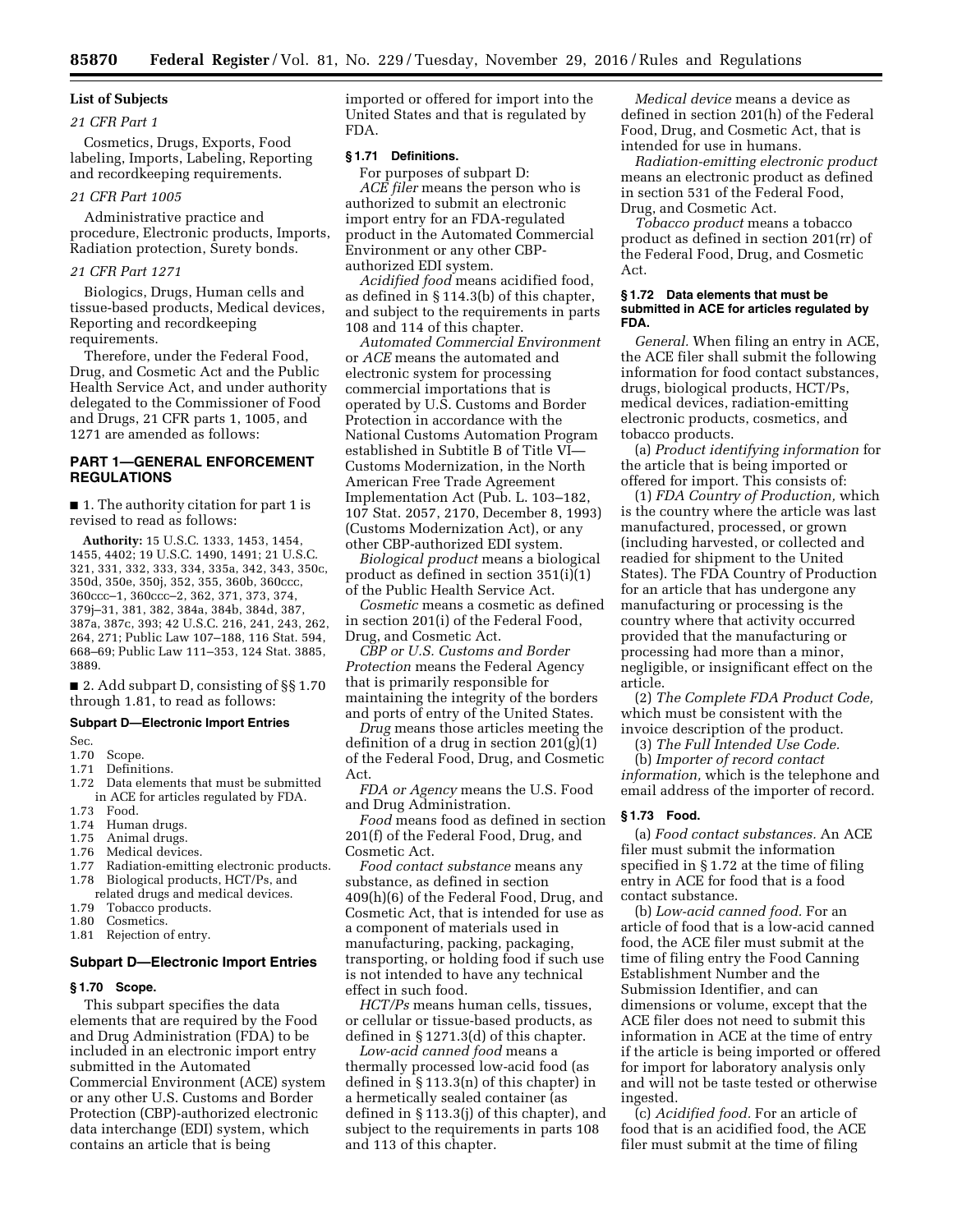entry the Food Canning Establishment Number and the Submission Identifier, and can dimensions or volume, except that the ACE filer does not need to submit this information in ACE at the time of entry if the article is being imported or offered for import for laboratory analysis only and will not be taste tested or otherwise ingested.

#### **§ 1.74 Human drugs.**

In addition to the data required to be submitted in § 1.72, an ACE filer must submit the following information at the time of filing entry in ACE for drugs, including biological products, intended for human use that are regulated by the FDA Center for Drug Evaluation and Research.

(a) *Registration and listing.* For a drug intended for human use, the Drug Registration Number and the Drug Listing Number if the foreign establishment where the human drug was manufactured, prepared, propagated, compounded, or processed before being imported or offered for import into the United States is required to register and list the drug under part 207 of this chapter. For the purposes of this section, the Drug Registration Number that must be submitted at the time of entry in ACE is the unique facility identifier of the foreign establishment where the human drug was manufactured, prepared, propagated, compounded, or processed before being imported or offered for import into the United States. The unique facility identifier is the identifier submitted by a registrant in accordance with the system specified under section 510(b) of the Federal Food, Drug, and Cosmetic Act. For the purposes of this section, the Drug Listing Number is the National Drug Code number of the human drug article being imported or offered for import.

(b) *Drug application number.* For a drug intended for human use that is the subject of an approved application under section 505(b) or 505(j) of the Federal Food, Drug, and Cosmetic Act, the number of the new drug application or abbreviated new drug application. For a biological product regulated by the FDA Center for Drug Evaluation and Research that is required to have an approved new drug application or an approved biologics license application, the number of the applicable application.

(c) *Investigational new drug application number.* For a drug intended for human use that is the subject of an investigational new drug application under section 505(i) of the Federal Food, Drug, and Cosmetic Act, the number of the investigational new drug application.

#### **§ 1.75 Animal drugs.**

In addition to the data required to be submitted in § 1.72, an ACE filer must submit the following information at the time of filing entry in ACE for animal drugs:

(a) *Registration and listing.* For a drug intended for animal use, the Drug Registration Number and the Drug Listing Number if the foreign establishment where the drug was manufactured, prepared, propagated, compounded, or processed before being imported or offered for import into the United States is required to register and list the drug under part 207 of this chapter. For the purposes of this section, the Drug Registration Number that must be submitted in ACE is the Unique Facility Identifier of the foreign establishment where the animal drug was manufactured, prepared, propagated, compounded, or processed before being imported or offered for import into the United States. The Unique Facility Identifier is the identifier submitted by a registrant in accordance with the system specified under section 510(b) of the Federal Food, Drug, and Cosmetic Act. For the purposes of this section, the Drug Listing Number is the National Drug Code number of the animal drug article being imported or offered for import.

(b) *New animal drug application number.* For a drug intended for animal use that is the subject of an approved application under section 512 of the Federal Food, Drug, and Cosmetic Act, the number of the new animal drug application or abbreviated new animal drug application. For a drug intended for animal use that is the subject of a conditionally approved application under section 571 of the Federal Food, Drug, and Cosmetic Act, the application number for the conditionally approved new animal drug.

(c) *Veterinary minor species index file number.* For a drug intended for use in animals that is the subject of an Index listing under section 572 of the Federal Food, Drug, and Cosmetic Act, the Minor Species Index File number of the new animal drug on the Index of Legally Marketed Unapproved New Animal Drugs for Minor Species.

(d) *Investigational new animal drug number.* For a drug intended for animal use that is the subject of an investigational new animal drug or generic investigational new animal drug application under part 511 of this chapter, the number of the investigational new animal drug or

generic investigational new animal drug file.

#### **§ 1.76 Medical devices.**

In addition to the data required to be submitted in § 1.72, an ACE filer must submit the following information at the time of filing entry in ACE for medical devices regulated by the FDA Center for Devices and Radiological Health.

(a) *Registration and listing.* For a medical device, the Registration Number for Foreign Manufacturers, Foreign Exporters, and/or Domestic Manufacturers, and the Device Listing Number, required under section 510 of the Federal Food, Drug, and Cosmetic Act and part 807 of this chapter.

(b) *Investigational devices.* For an investigational medical device that has an investigational device exemption granted under section 520(g) of the Federal Food, Drug, and Cosmetic Act, the Investigational Device Exemption Number. For an investigational medical device being imported or offered for import for use in a nonsignificant risk or exempt study, ''NSR'' to be entered in the Affirmation of Compliance for the ''investigational device exemption'' that identifies the device as being used in a nonsignificant risk or exempt study.

(c) *Premarket number.* For a medical device that has one, the Premarket Number. This is the Premarket Approval Number for those medical devices that have received premarket approval under section 515 of the Federal Food, Drug, and Cosmetic Act; the Product Development Protocol Number for those medical devices for which FDA has declared the product development protocol complete under section 515(f) of the Federal Food, Drug, and Cosmetic Act; the De Novo number for those medical devices granted marketing authorization under section 513(f)(2) of the Federal Food, Drug, and Cosmetic Act; the Premarket Notification Number for those medical devices that received premarket clearance under section 510(k) of the Federal Food, Drug, and Cosmetic Act; or the Humanitarian Device Exemption Number for those medical devices for which an exemption has been granted under section 520(m) of the Federal Food, Drug, and Cosmetic Act.

(d) *Component.* If applicable for a medical device, an affirmation identifying that the article being imported or offered for import is a component that requires further processing or inclusion into a finished medical device.

(e) *Lead wire/patient cable.* For electrode lead wires and patient cables intended for use with a medical device, an Affirmation of Compliance with the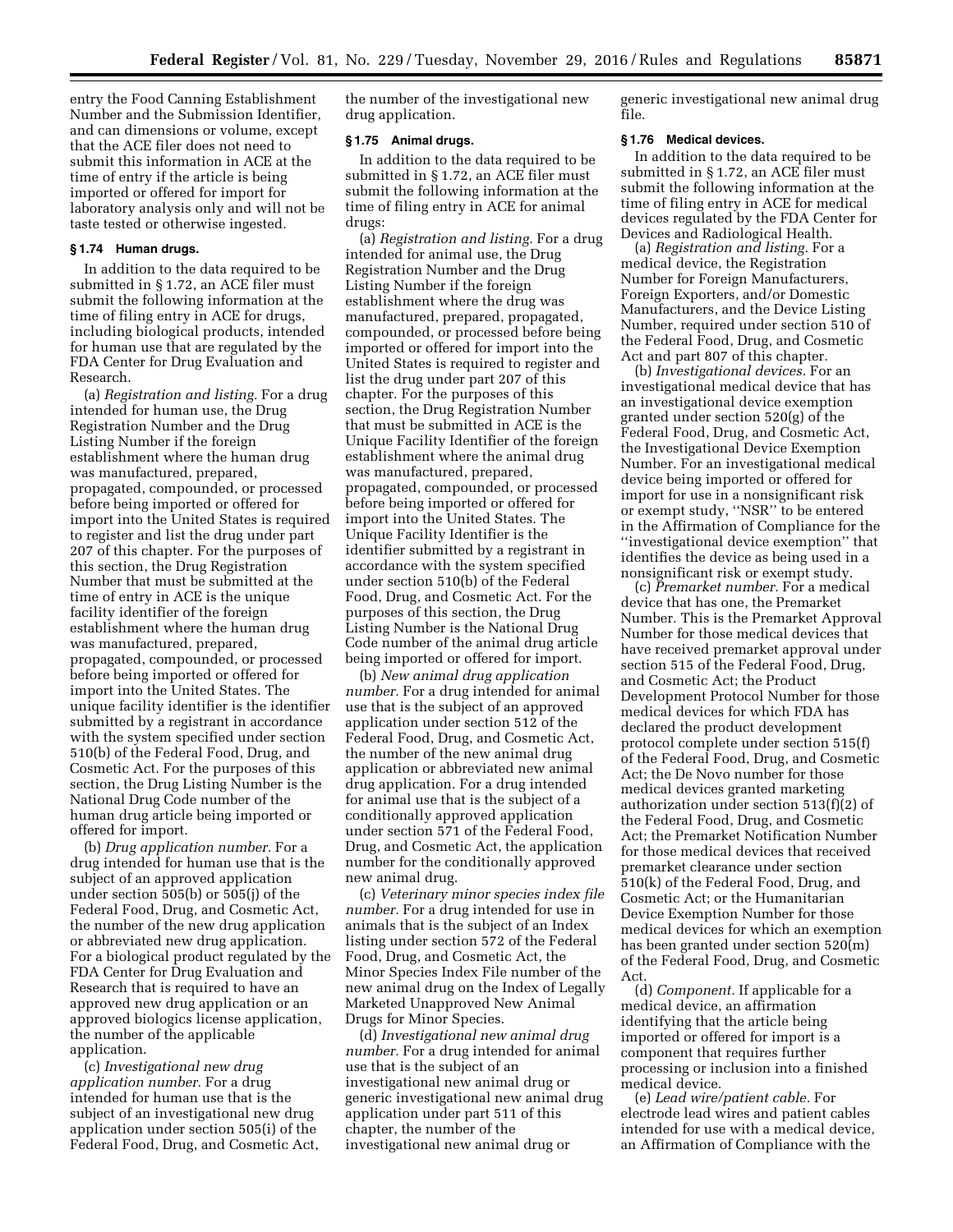applicable performance standard under § 898.12 of this chapter.

(f) *Impact resistant lens.* For impact resistant lenses in eyeglasses and sunglasses, an Affirmation of Compliance with the applicable requirements of § 801.410 of this chapter.

(g) *Convenience kit.* If applicable for a medical device, an Affirmation of Compliance that the article imported or offered for import is a convenience kit or part of a convenience kit.

#### **§ 1.77 Radiation-emitting electronic products.**

In addition to the data required to be submitted in § 1.72, an ACE filer must submit all of the declarations required in Form FDA 2877 electronically in ACE at the time of filing entry for products subject to the standards under parts 1020–1050 of this chapter.

## **§ 1.78 Biological products, HCT/Ps, and related drugs and medical devices.**

In addition to the data required to be submitted in § 1.72, an ACE filer must submit the following information at the time of filing entry in ACE for biological products, HCT/Ps, and related drugs and medical devices regulated by the FDA Center for Biologics Evaluation and Research.

(a) *Product name* which identifies the article being imported or offered for import by the name commonly associated with that article including the established name, trade name, brand name, proper name, or product description if the article does not have an established name, trade name, brand name, or proper name.

(b) *HCT/P registration and affirmation.* (1) For an HCT/P regulated solely under section 361 of the Public Health Service Act and the regulations in part 1271 of this chapter that is manufactured by an establishment that is required to be registered under part 1271 of this chapter, the HCT/P Registration Number; and

(2) For an HCT/P regulated solely under section 361 of the Public Health Service Act and the regulations in part 1271 of this chapter, an Affirmation of Compliance with the applicable requirements of part 1271 of this chapter.

(c) *Licensed biological products.* For a biological product that is the subject of an approved biologics license application under section 351 of the Public Health Service Act, the Submission Tracking Number of the biologics license application and/or the Biologics License Number.

(d) *Drug registration.* For a drug intended for human use, the Drug

Registration Number if the foreign establishment where the human drug was manufactured, prepared, propagated, compounded, or processed before being imported or offered for import into the United States is required to register the drug under part 207 or part 607 of this chapter as applicable. For the purposes of this section, the Drug Registration Number that must be submitted at the time of entry in ACE is the unique facility identifier of the foreign establishment where the human drug was manufactured, prepared, propagated, compounded, or processed before being imported or offered for import into the United States. The unique facility identifier is the identifier submitted by a registrant in accordance with the system specified under section 510(b) of the Federal Food, Drug, and Cosmetic Act.

(e) *Drug application number.* For a drug intended for human use that is the subject of an approved application under section 505(b) or 505(j) of the Federal Food, Drug, and Cosmetic Act, the number of the new drug application or the abbreviated new drug application.

(f) *Investigational new drug application number.* For a drug intended for human use that is the subject of an investigational new drug application under section 505(i) of the Federal Food, Drug, and Cosmetic Act, the number of the investigational new drug application.

(g) *Medical device registration and listing.* For a medical device subject to the registration and listing procedures contained in part 807 of this chapter, the Registration Number for Foreign Manufacturers, Foreign Exporters, and/ or Domestic Manufacturers, and the Device Listing Number, required under section 510 of the Federal Food, Drug, and Cosmetic Act and part 807 of this chapter.

(h) *Investigational devices.* For an investigational medical device that has an investigational device exemption granted under section 520(g) of the Federal Food, Drug, and Cosmetic Act, the Investigational Device Exemption Number. For an investigational medical device being imported or offered for import for use in a nonsignificant risk or exempt study, ''NSR'' to be entered in the Affirmation of Compliance for the ''investigational device exemption'' that identifies the device as being used in a nonsignificant risk or exempt study.

(i) *Medical device premarket number.*  For a medical device that has one, the Premarket Number. This is the Premarket Approval Number for those medical devices that have received premarket approval under section 515 of the Federal Food, Drug, and Cosmetic

Act; the Product Development Protocol Number for those medical devices for which FDA has declared the product development protocol complete under section 515(f) of the Federal Food, Drug, and Cosmetic Act; the De Novo number for those medical devices granted marketing authorization under section 513(f)(2) of the Federal Food, Drug, and Cosmetic Act; the Premarket Notification Number for those medical devices that received premarket clearance under section 510(k) of the Federal Food, Drug, and Cosmetic Act; or the Humanitarian Device Exemption Number for those medical devices for which an exemption has been granted under section 520(m) of the Federal Food, Drug, and Cosmetic Act.

(j) *Medical device component.* If applicable for a medical device, an affirmation identifying that the article being imported or offered for import is a component that requires further processing or inclusion into a finished medical device.

#### **§ 1.79 Tobacco products.**

In addition to the data required to be submitted in § 1.72, an ACE filer must submit the following information at the time of filing entry in ACE.

(a) *Brand name* of an article that is a tobacco product that is being imported or offered for import. If the article does not have a specific brand name, the ACE filer must submit a commercial name for the brand name. This data element is not applicable to those products solely intended either for further manufacturing or as investigational tobacco products.

(b) [Reserved]

#### **§ 1.80 Cosmetics.**

An ACE filer must submit the data specified in § 1.72 at the time of filing entry in ACE.

### **§ 1.81 Rejection of entry filing.**

FDA may reject an entry filing for failure to provide complete and accurate information that is required pursuant to this subpart.

■ 3. In § 1.83, revise paragraph (a) to read as follows:

# **§ 1.83 Definitions.**

\* \* \* \* \*

(a) The term *owner* or *consignee*  means the person who makes entry under the provisions of section 484 of the Tariff Act of 1930, as amended (19 U.S.C. 1484), namely, the ''importer of record.''

\* \* \* \* \*

■ 4. Revise § 1.90 to read as follows: